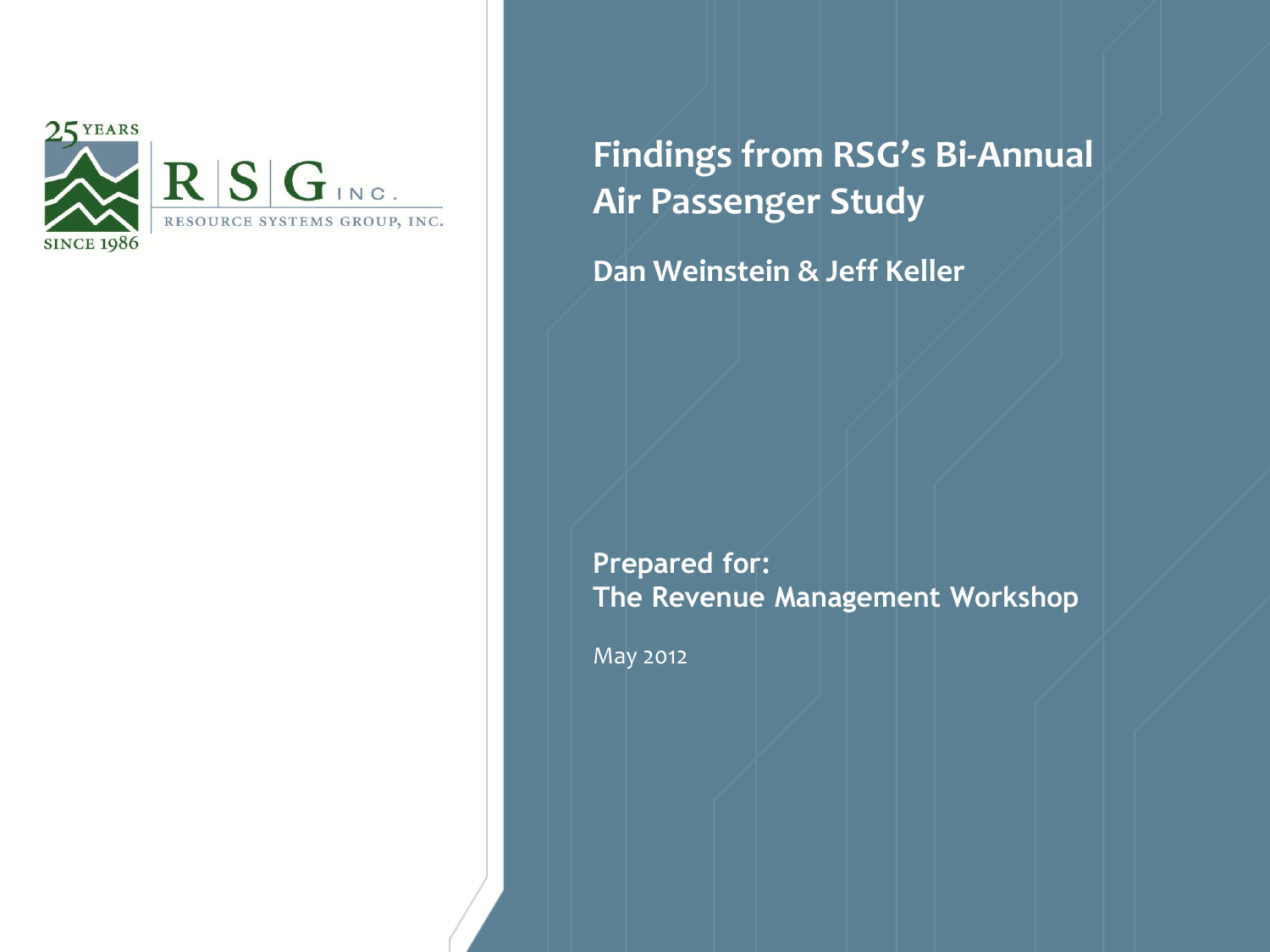### **Agenda**

- **Overview of RSG's Bi-Annual Air Passenger Study**
- **Modeling Approach**
- **Ticket Acquisition Experience & Satisfaction**
- **Flight Experience & Satisfaction**
- **Willingness-to-Pay for Flight Benefits**
- **Future Work**



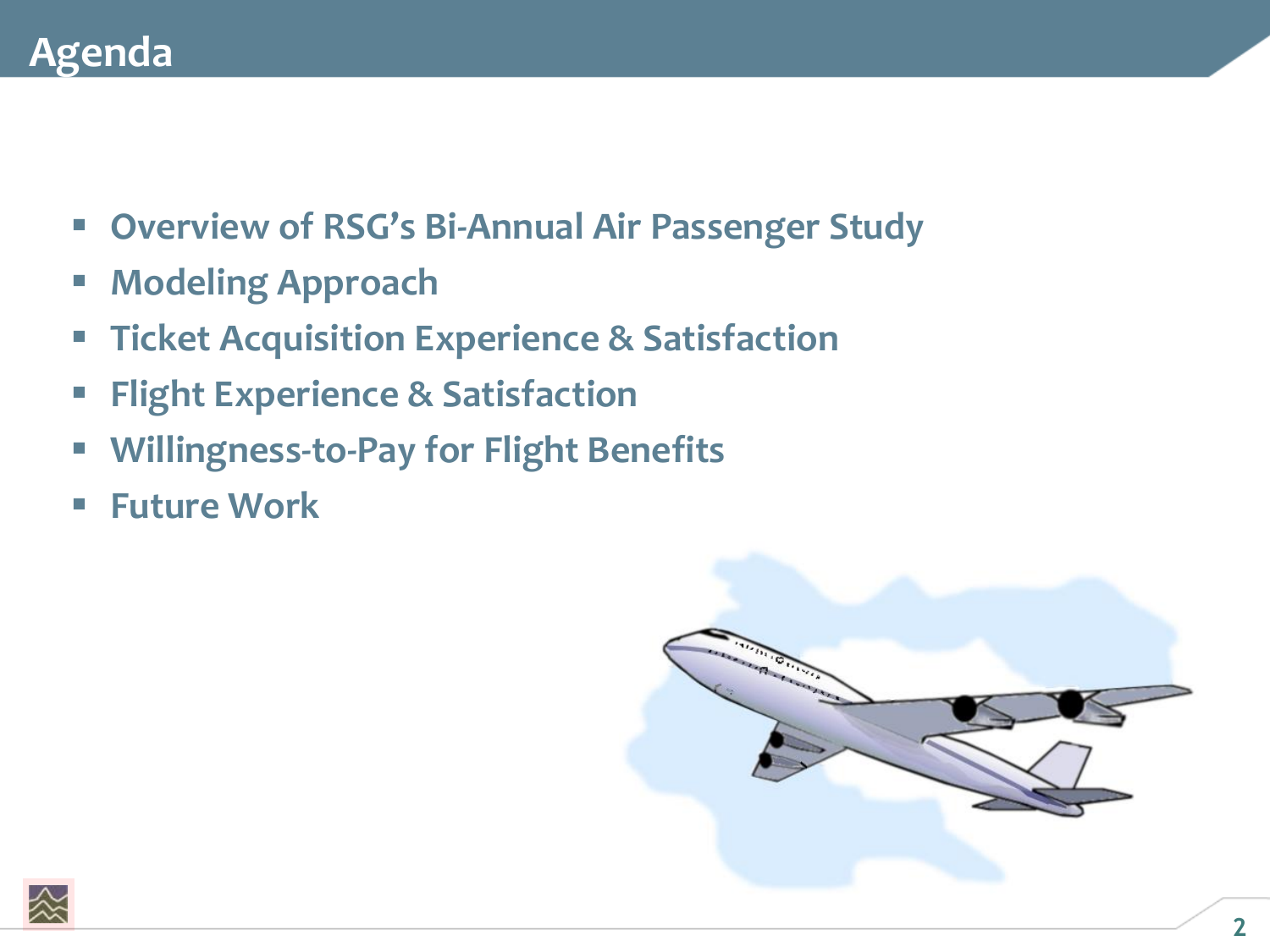#### **Air Passenger Study History**

- Conducted by RSG bi-annually since 2000
- Support and input from both academic and commercial collaborators
- Makes use of SP data and their advantages to more accurately explain air traveler behavior and quantify traveler preferences
- Provides a consistent set of longitudinal data to examine trends over time



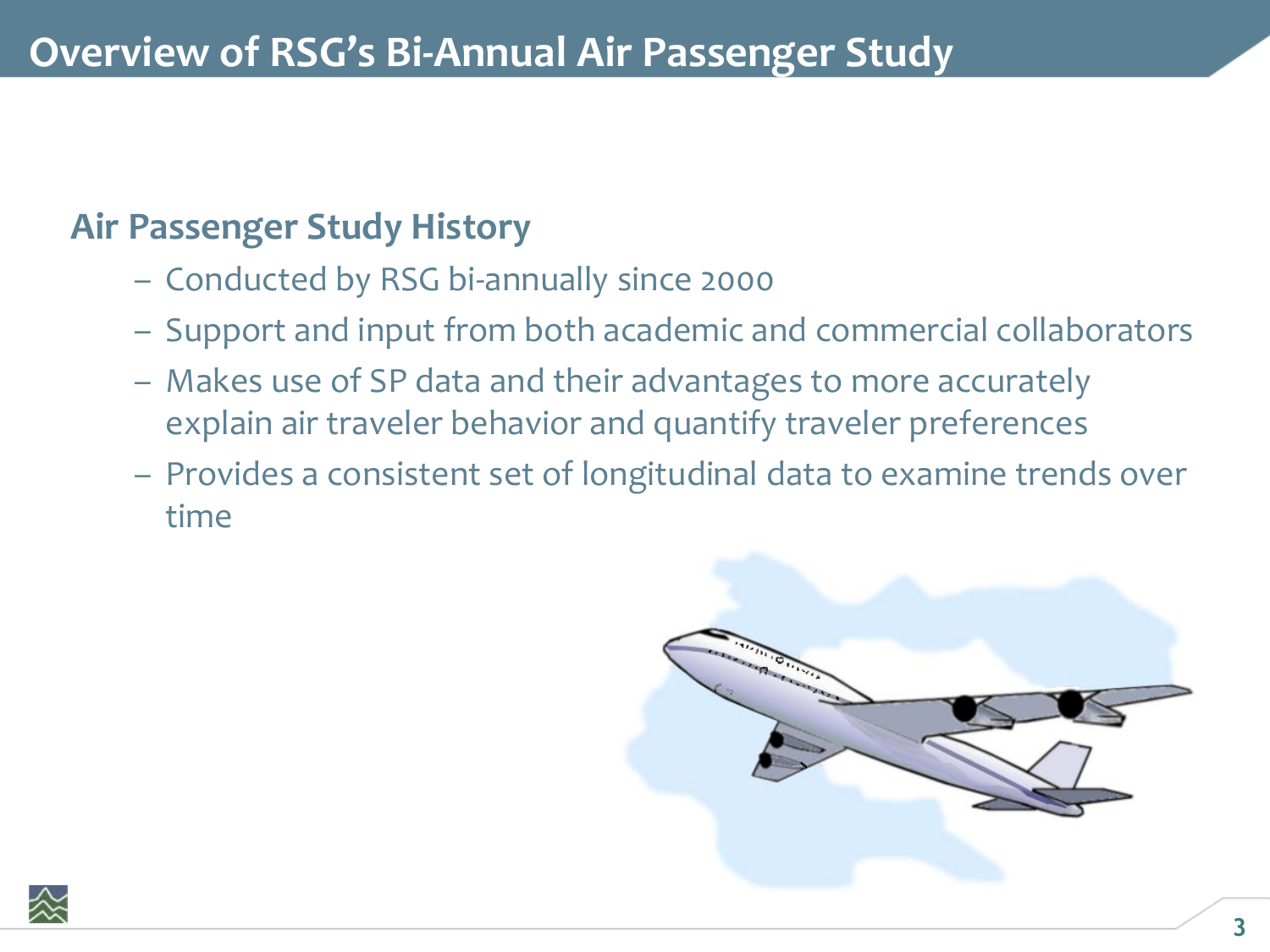#### **2012 Air Passenger Study Sample**

- Consisted of 878 domestic air travelers recruited via online sample provider
- 345 business and 533 leisure trips
- 153 international travelers completed the survey as well, but are not reported here



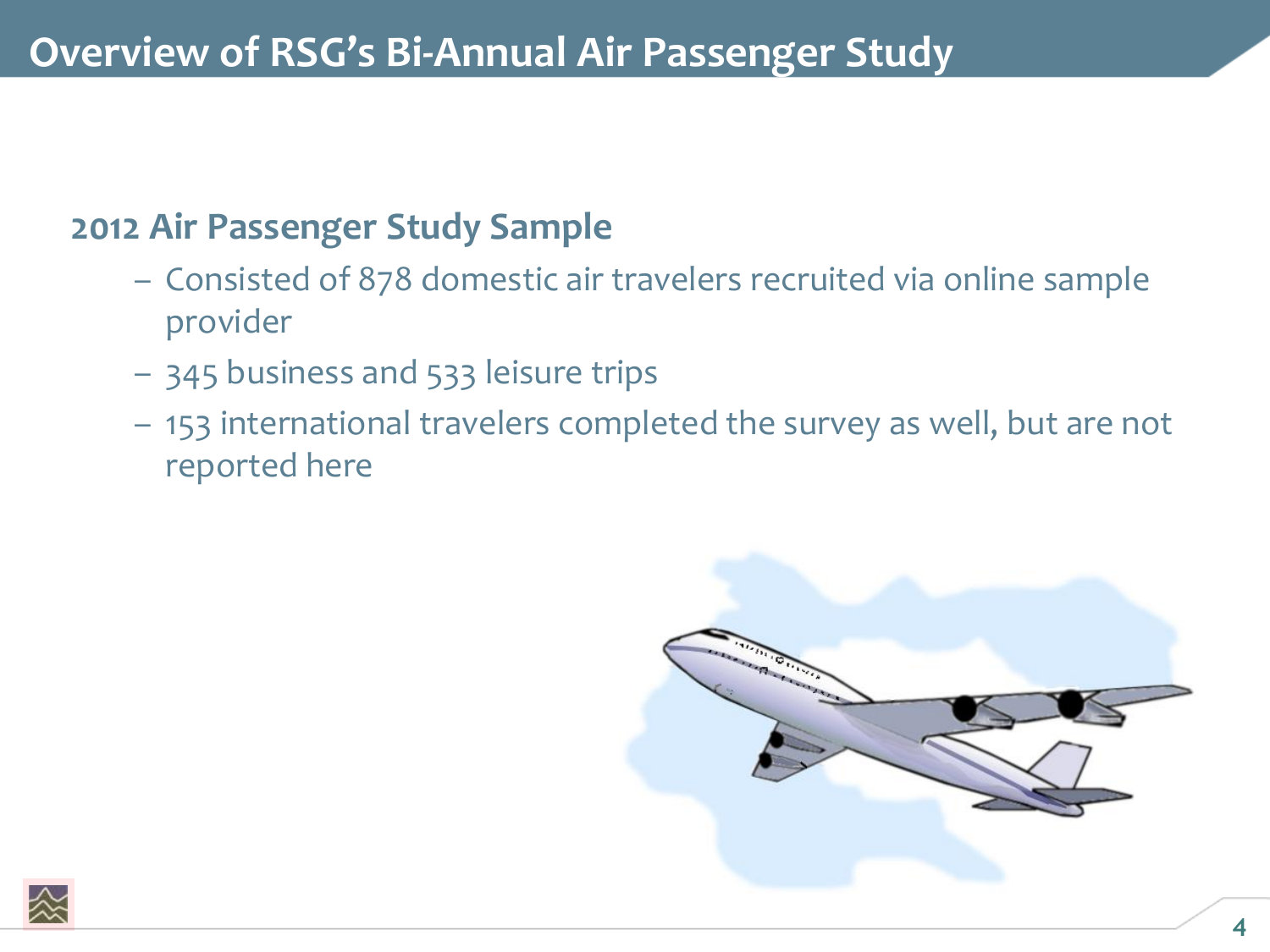# **Modeling Approach**

#### **Survey Flow**

The self interview allowed respondents to describe their most recent air trip (within the last 6 months)

- Trip details such as origin/destination, ticket purchase information, etc.
- Flight related information such as departure and arrival times, party size, purpose, etc.
- Trade-off exercises evaluating flight options and benefits
- Attitudes & Demographics



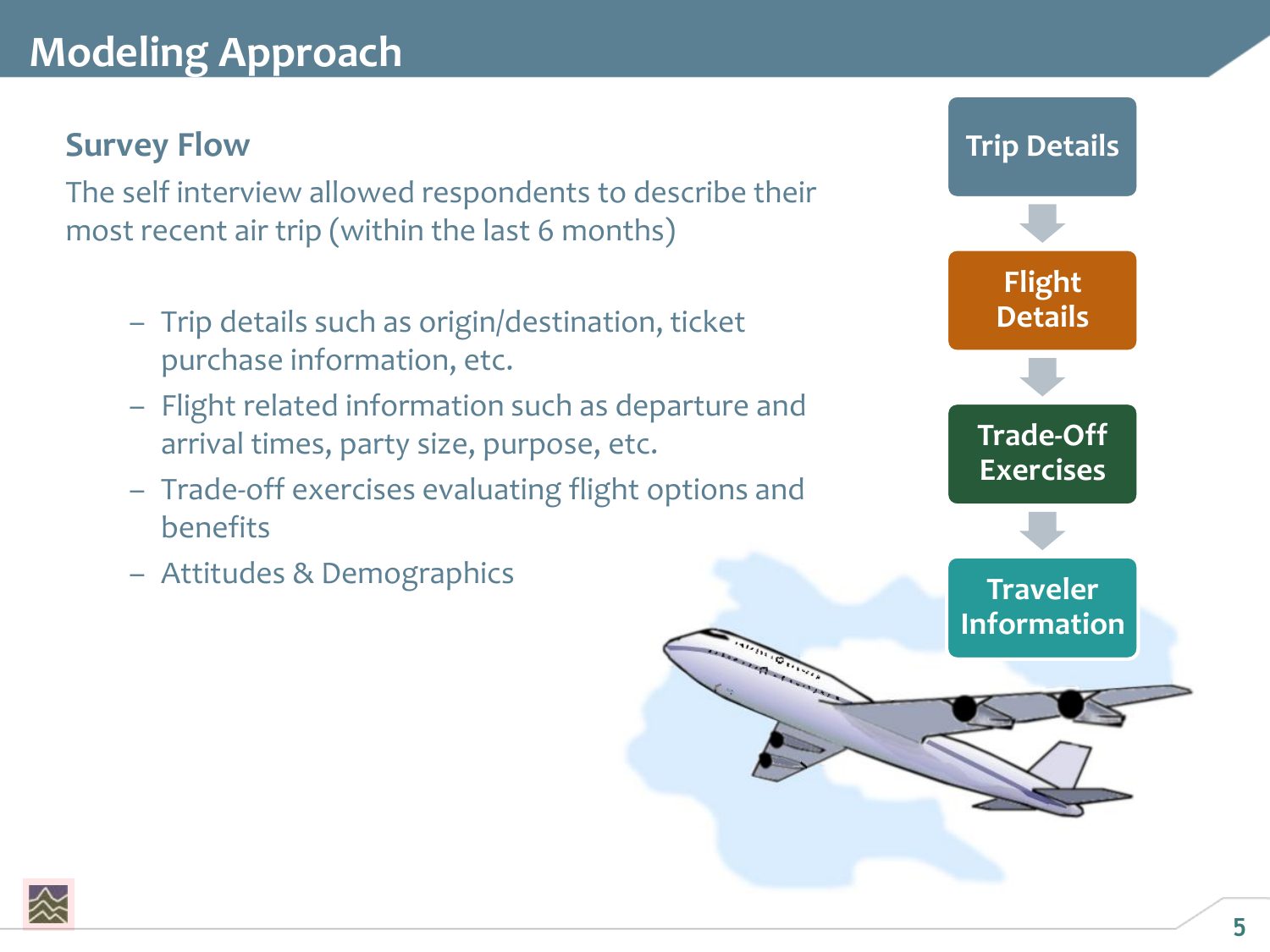- **1. Actual flight information used to provide a reference trip (Revealed Preference)**
	- Airline
	- Fare
	- Travel time
- Number of checked bags
- Departure/arrival airports
- Number of connections







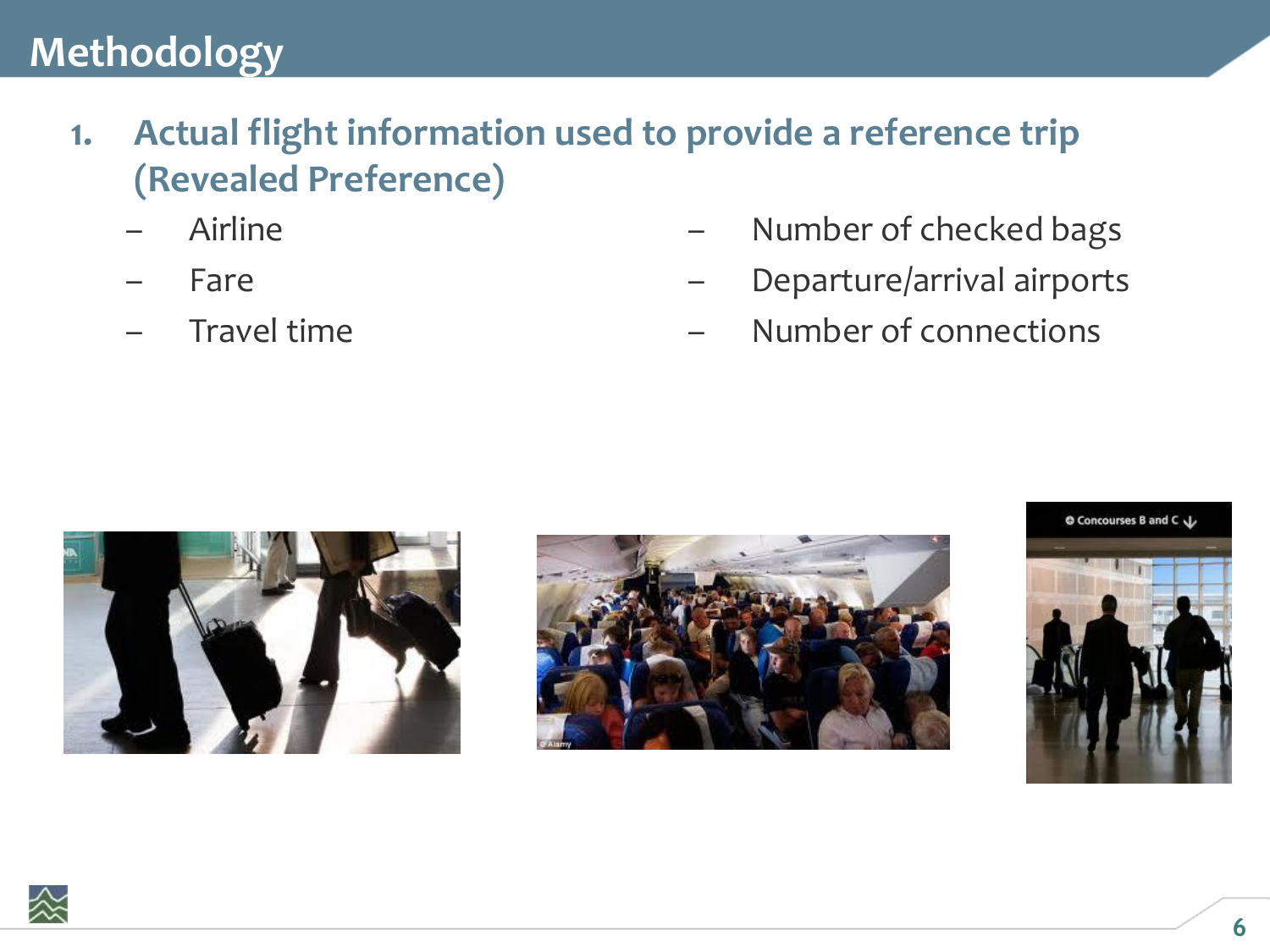- Actual flight information used to provide a reference trip 1. (Revealed Preference)
	- **2. Discrete choice scenarios (DCA) built from the RP trip to trade-off alternative flight options on:**



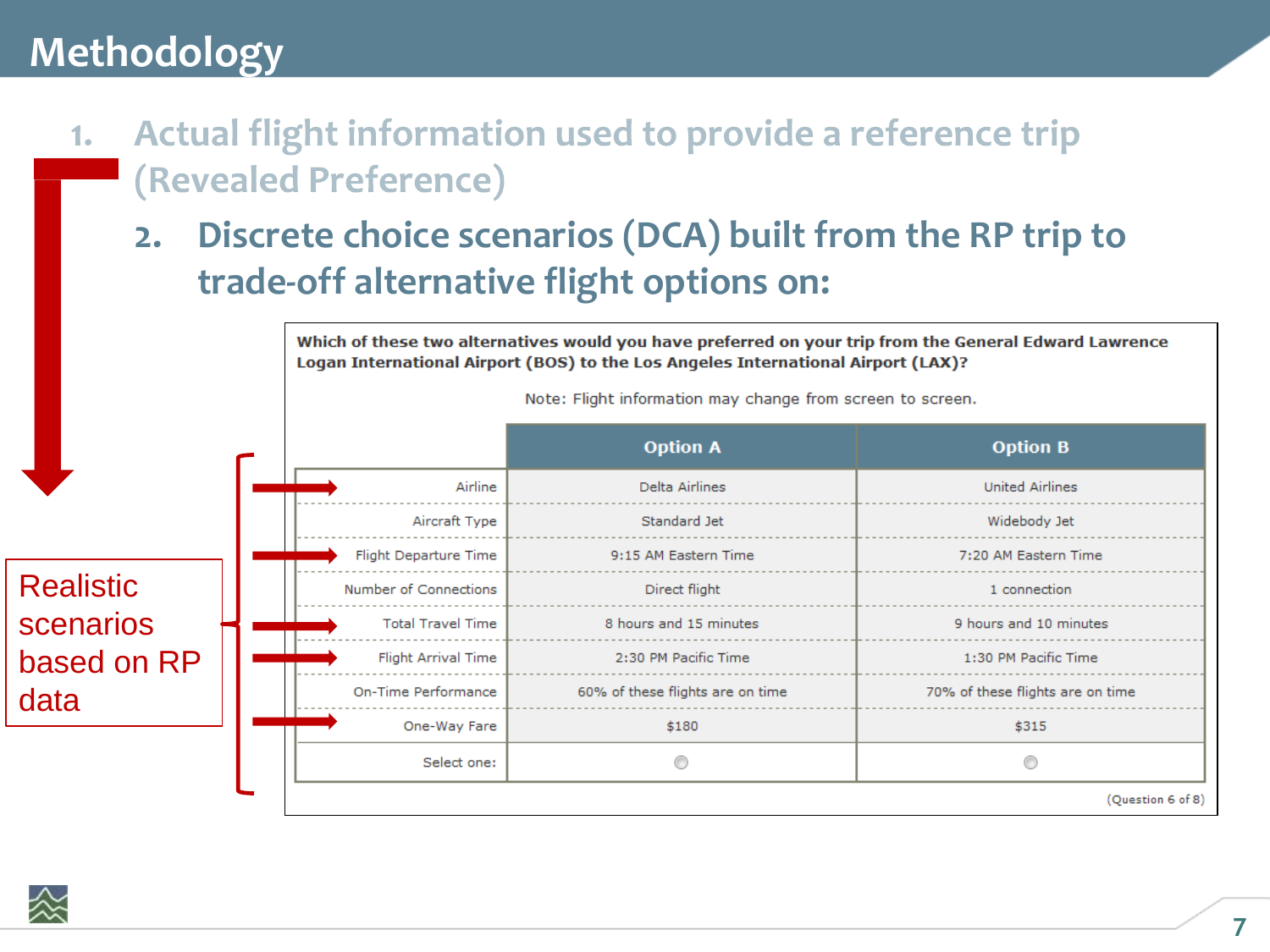- Actual flight information used to provide a reference trip  $1.$ **(Revealed Preference)** 
	- Discrete choice scenarios (DCA) built from the RP trip to  $2.$ trade-off alternative flight options on:
		- **3. Adaptive conjoint exercise (ACA) to trade-off a large variety of flight benefits, such as:**

| Which option would you prefer for the trip that you made? |                                                          |   |               |               |                         |                             |                                    |                                     |   |
|-----------------------------------------------------------|----------------------------------------------------------|---|---------------|---------------|-------------------------|-----------------------------|------------------------------------|-------------------------------------|---|
| Assume all else about the trip is equal.                  |                                                          |   |               |               |                         |                             |                                    |                                     |   |
|                                                           | Option #1                                                |   |               |               |                         |                             | Option #2                          |                                     |   |
|                                                           | Aircraft windows are over-sized                          |   |               |               |                         |                             | Aircraft windows are a normal size |                                     |   |
|                                                           | 1,000 extra Frequent Flyer miles                         |   |               |               |                         | Normal Frequent Flyer miles |                                    |                                     |   |
|                                                           | Beverage and standard airline meal<br>included with fare |   |               |               |                         |                             | Beverage and snack included with   | fare                                |   |
|                                                           |                                                          |   |               |               |                         |                             |                                    |                                     |   |
|                                                           | 4                                                        | з | $\mathcal{P}$ |               | $\Omega$                | 1                           | $\mathcal{P}$                      | з                                   | 4 |
|                                                           | <b>Strongly Prefer</b><br>Option #1                      |   |               | No Preference |                         |                             |                                    | <b>Strongly Prefer</b><br>Option #2 |   |
|                                                           |                                                          |   |               |               | (Question 1 of up to 8) |                             |                                    |                                     |   |

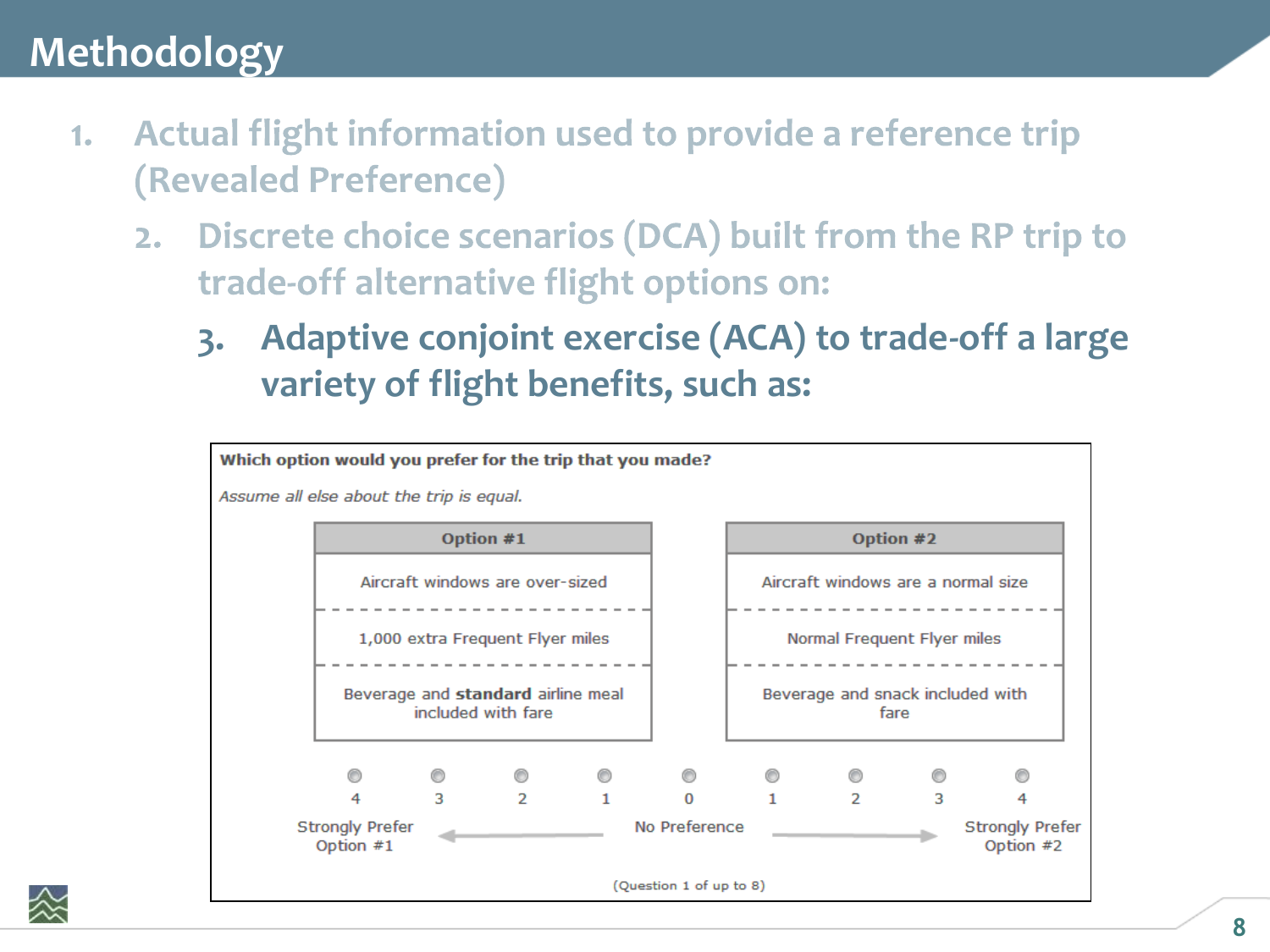- Actual flight information used to provide a reference trip 1. **(Revealed Preference)** 
	- Discrete choice scenarios (DCA) built from the RP trip to  $2.$ trade-off alternative flight options on:
		- **3. Adaptive conjoint exercise (ACA) to trade-off a large variety of flight benefits, such as:**
	- Airline
	- Class of service
	- Flight fullness
	- Wi-Fi
	- Meals
- Advance seating assignment
- AC port availability
- Aircraft age
- Middle/aisle/window seat
- And more…

– Bonus frequent flyer miles



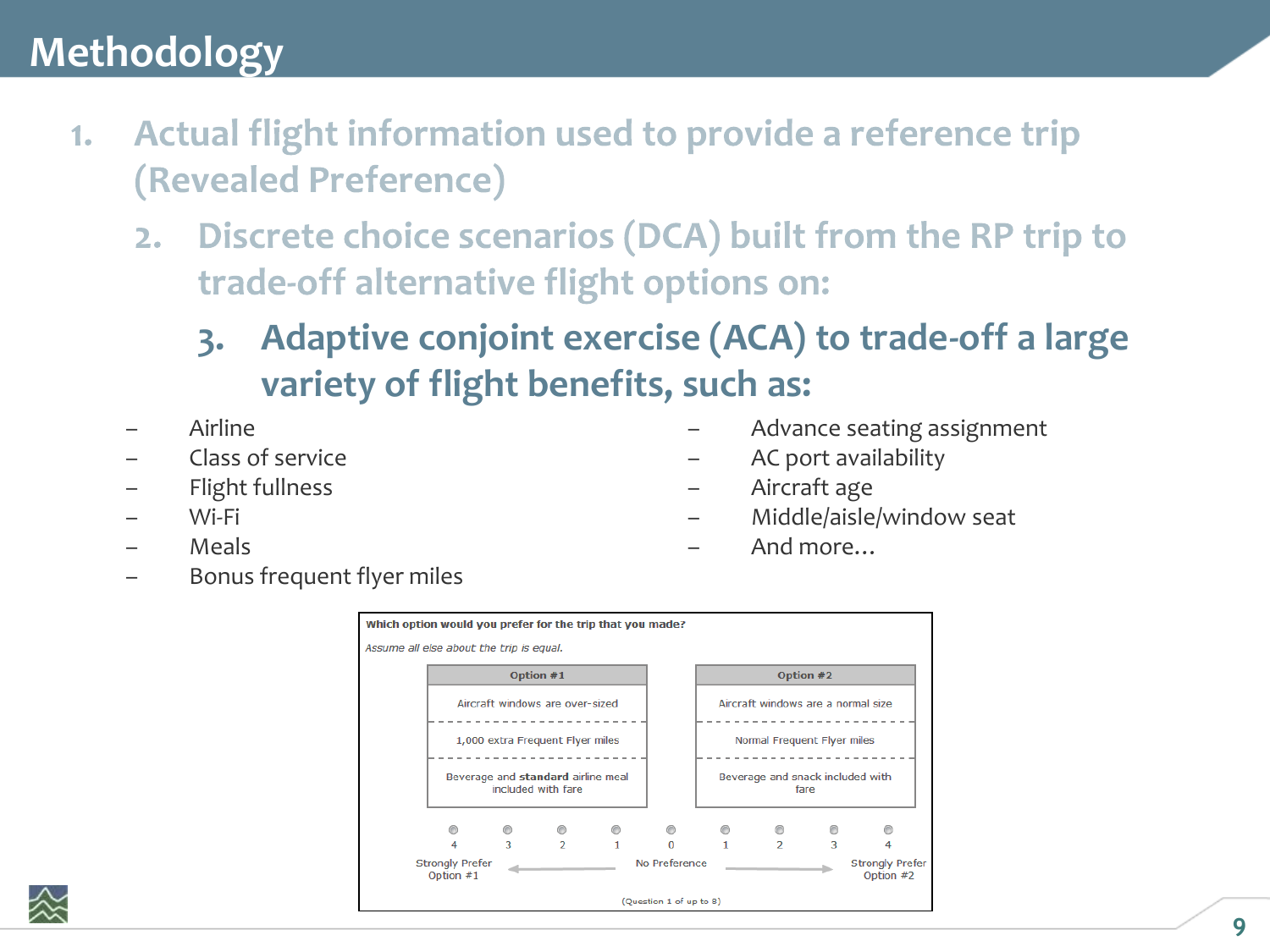### **Discrete choice scenarios (DCA) features:**



- Aircraft type
- Flight departure time
- Flight arrival time
- On-time performance

– Fare

Linking variable provides direct comparison between any features/benefits in DCA *or* ACA

**Adaptive conjoint exercise (ACA) benefits:**

- Airline
- Class of service
- Flight fullness
- Wi-Fi
- **Meals**
- Bonus frequent flyer miles
- Advance seating assignment
- AC port availability
- Aircraft age
- Middle/aisle/window seat
- And more…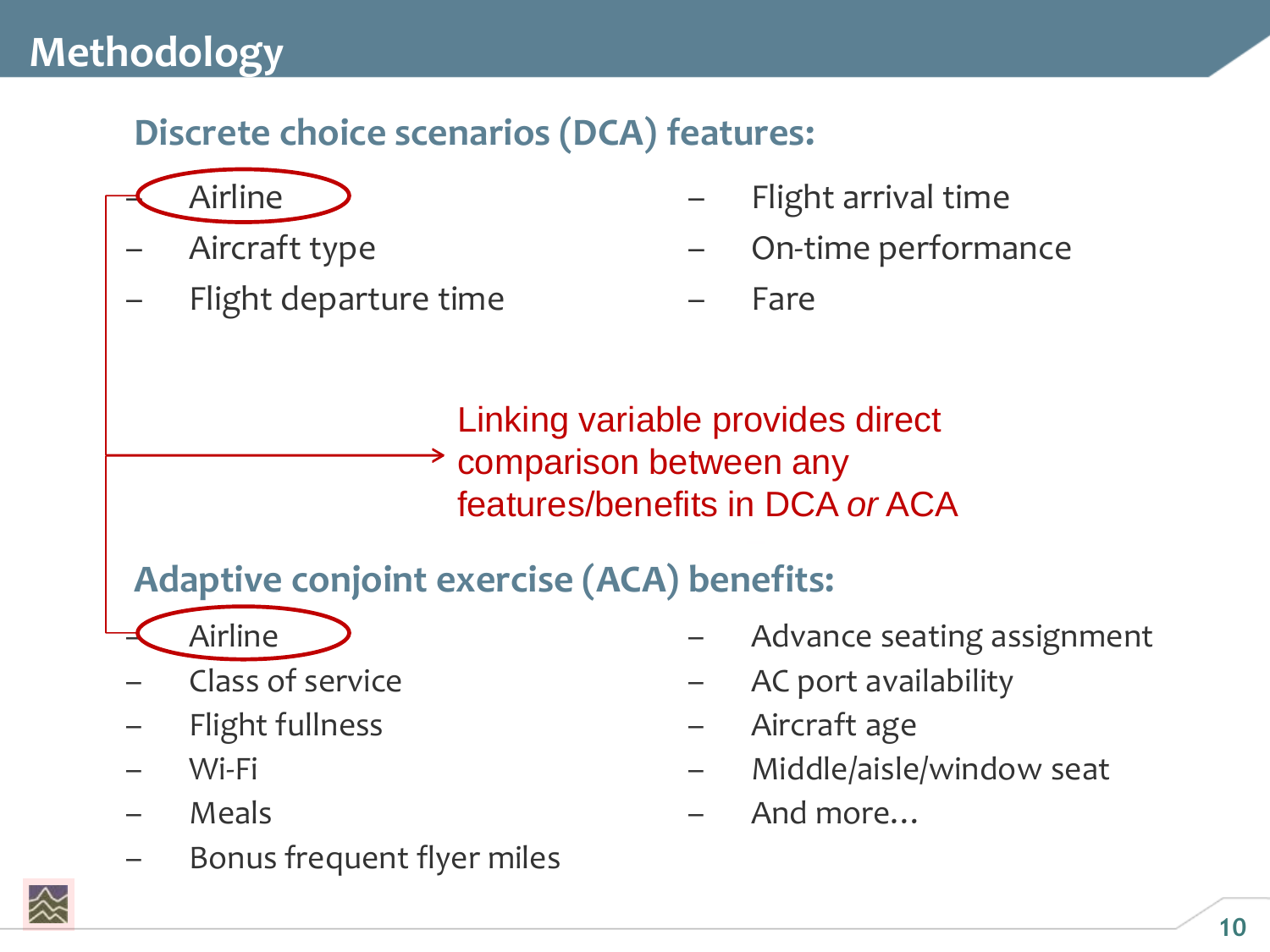### **Discrete choice scenarios (DCA) features:**

- Airline
- Aircraft type
- Flight departure time
- Flight arrival time
- On-time performance

– Fare

Including fare in DCA allows for willingness-to-pay estimates for DCA features

# **Adaptive conjoint exercise (ACA) benefits:**

- Airline
- Class of service
- Flight fullness
- Wi-Fi
- **Meals**
- Bonus frequent flyer miles
- Advance seating assignment
- AC port availability
- Aircraft age
- Middle/aisle/window seat
- And more…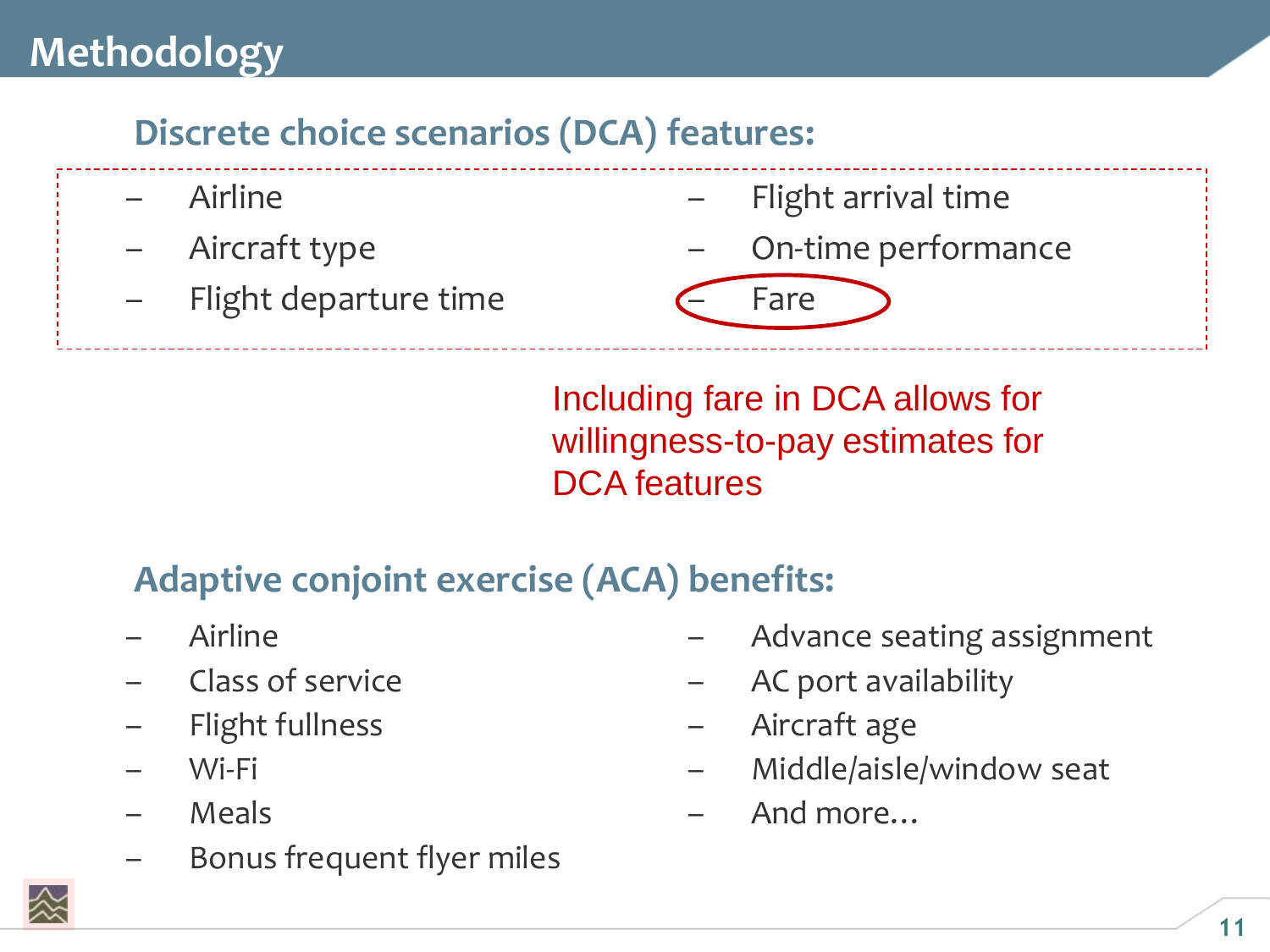# **Discrete choice scenarios (DCA) features:**



- Aircraft type
- Flight departure time
- Flight arrival time
- On-time performance

– Fare

Linking variables allow willingness-to-pay estimates across DCA *and* ACA features/benefits

**Adaptive conjoint exercise (ACA) benefits:**

- Airline
- Class of service
- Flight fullness
- Wi-Fi
- Meals
- Bonus frequent flyer miles
- Advance seating assignment
- AC port availability
- Aircraft age
- Middle/aisle/window seat
- And more…

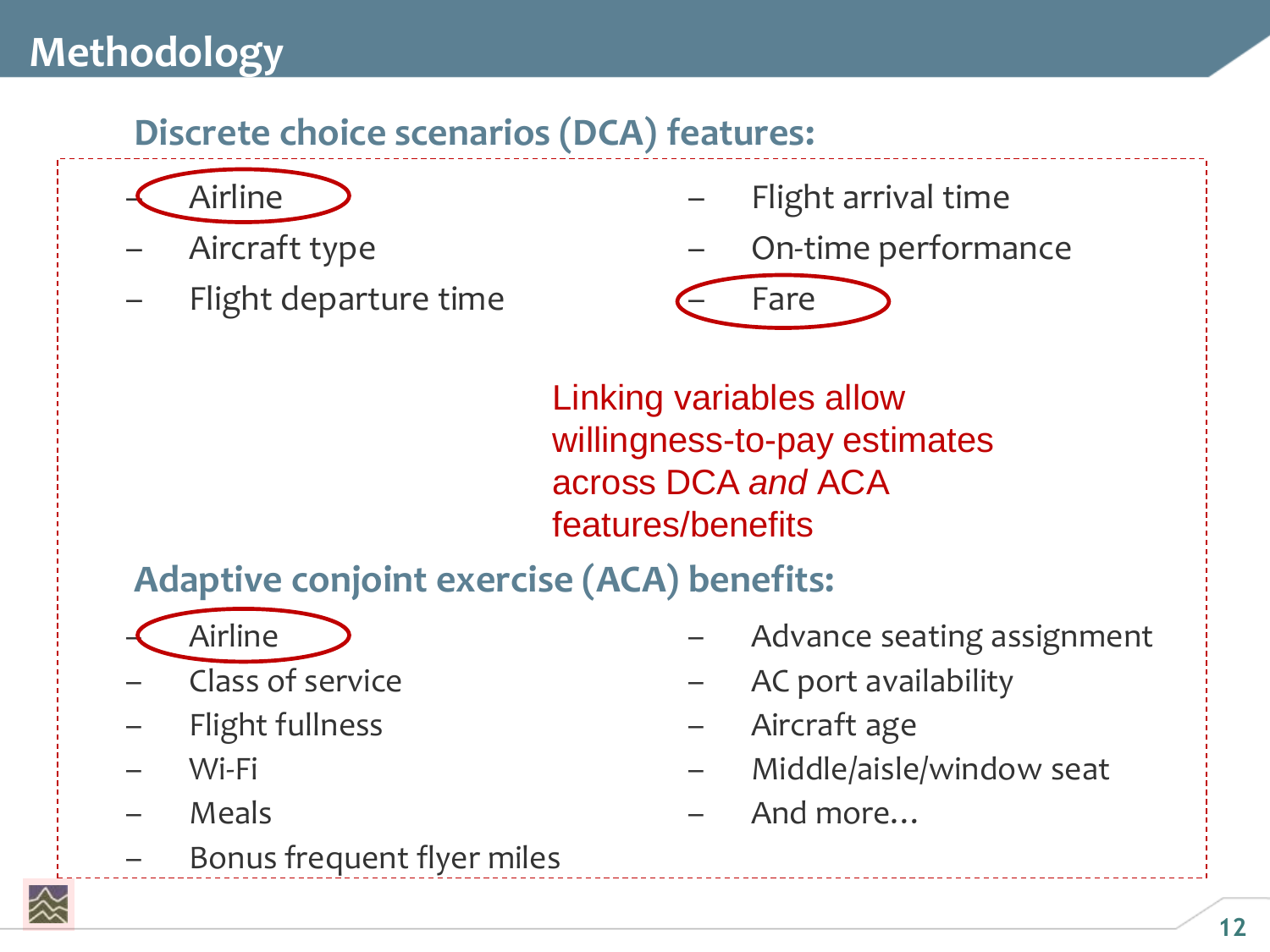# **Modeling Approach**

#### **What can we do with these data?**

- **Can estimate Willingness-To-Pay (WTP) values for each attribute/benefit tested**
- **Can estimate WTP values for each individual respondent**
	- Allows for flexible segmentation
	- Can derive WTP distributions
- **Needs-based consumer segmentation (e.g., latent class)**
- **Capacity management (not just seats)**
- **Simulation, including estimates of:**
	- Airline share
	- Benefit uptake
	- Revenue
	- Other financial forecasting
- **Channel offering design**



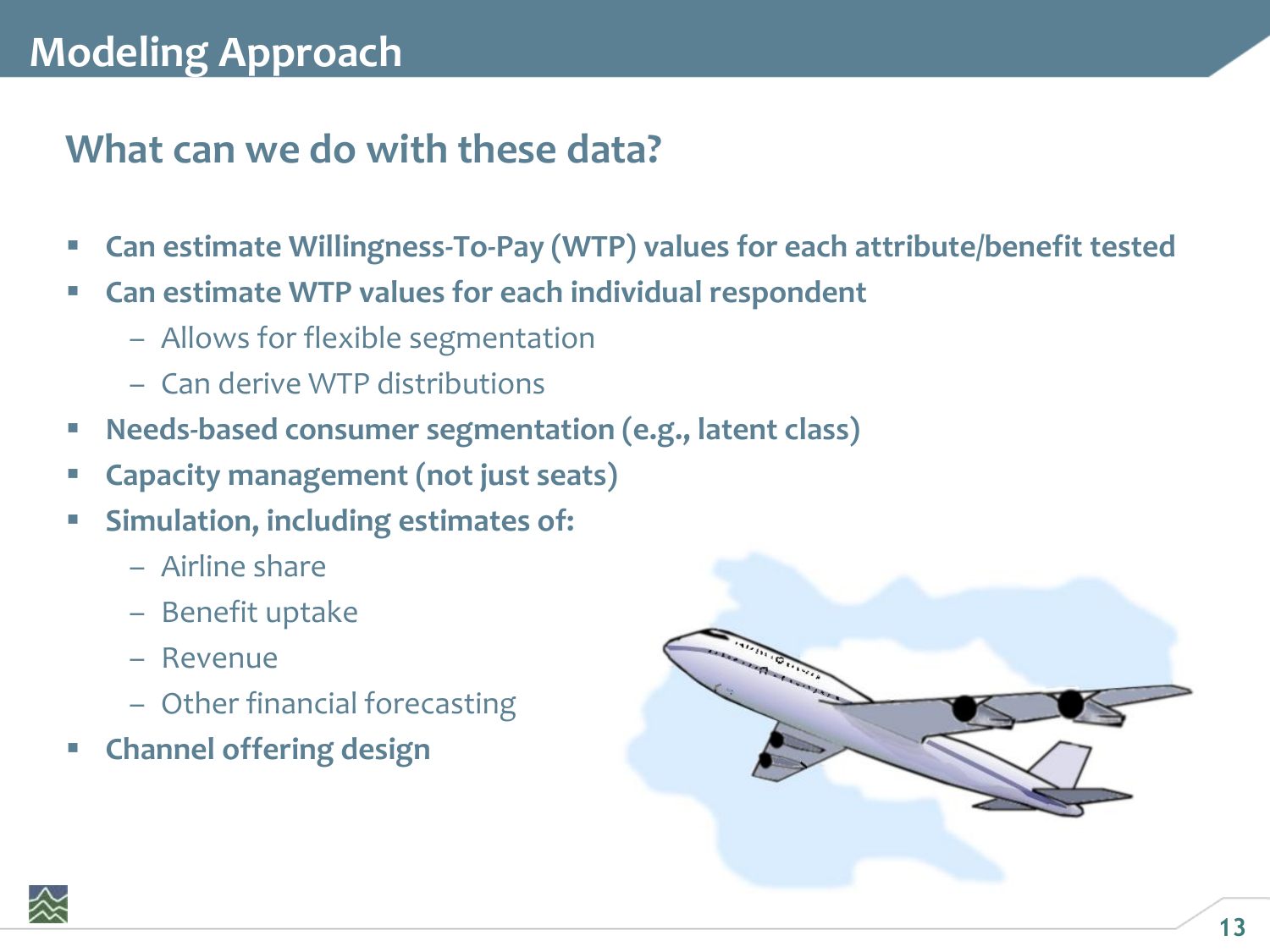# Select Findings



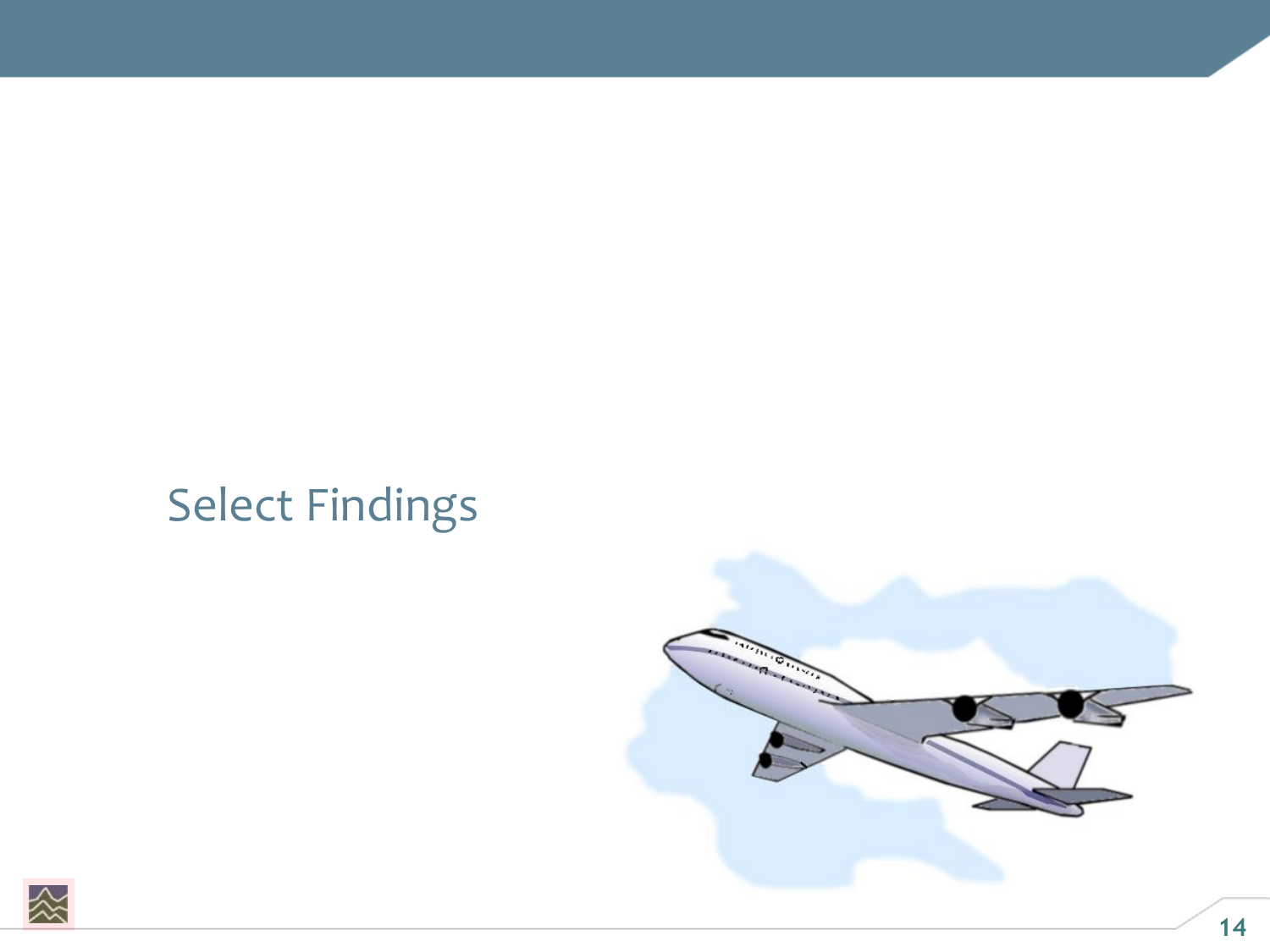# **Ticket Acquisition Experience & Satisfaction**

- **Nearly 90% of air travelers gather flight information online**
	- This has increased from 81% in 2008
- **68% of air travelers research flights directly from the airlines' websites**
	- Most of these people (57%) stay to purchase their ticket on the airlines' site, up from 47% in 2008
	- Of people who checked both the airlines' site, and another site, over 60% ended up making their purchase directly from the airline
- **Overall, 85% of air travelers are purchasing their tickets from an online source**
	- Up from 73% in 2008
	- Of the holdouts, more than 50% did not purchase their ticket online because they were required to use a designated travel agent or service



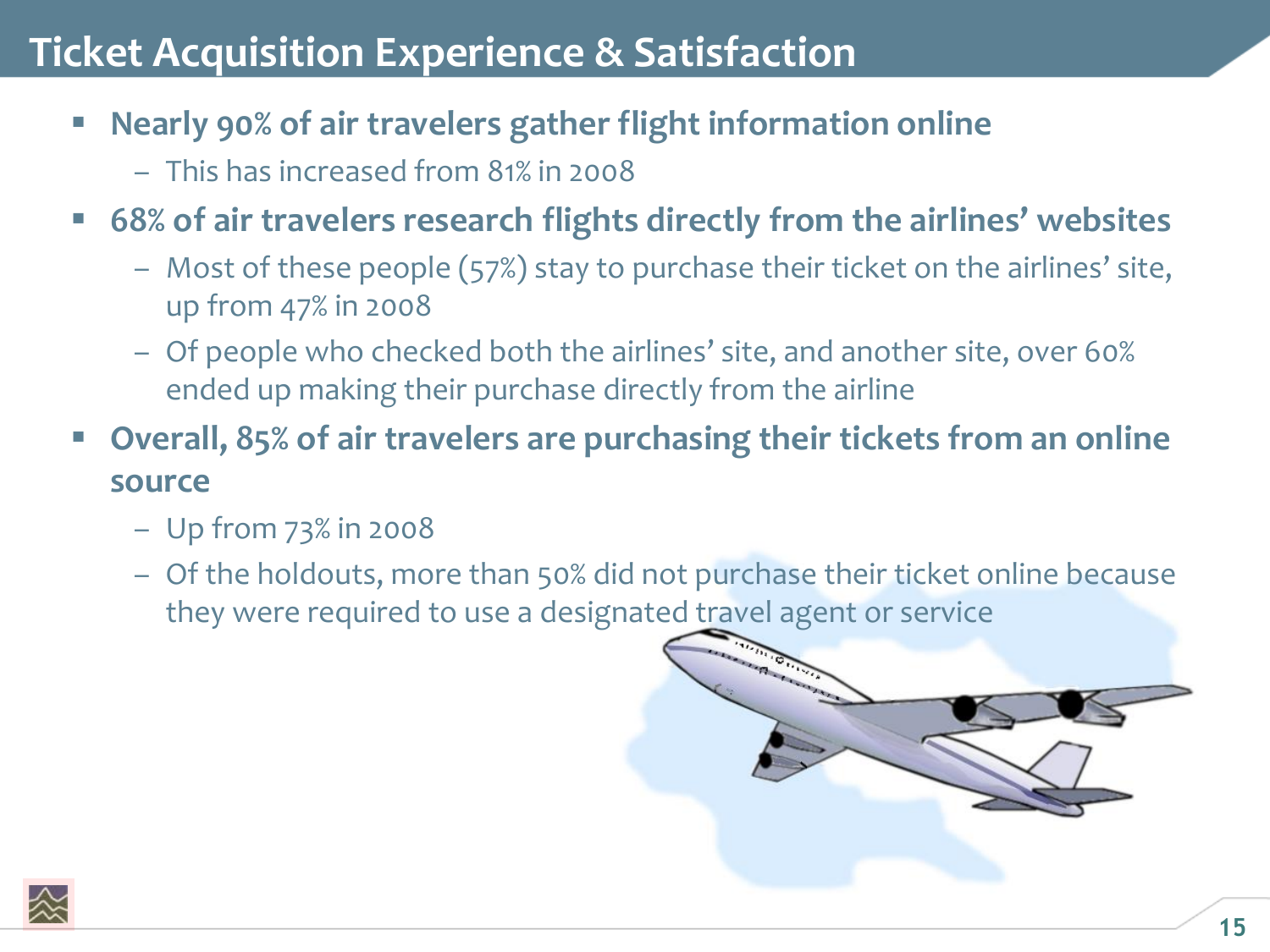### **Ticket Acquisition Experience & Satisfaction**

- **Online purchases are on the rise**
- **Average overall satisfaction with the ticket purchase experience is improving**
	- More convenient
	- Ticket prices perceived to be lower online
- **Traditional offline sources are still competitive when it comes to customer service and providing additional services**
	- But, these are not the major drivers of overall booking satisfaction



#### **Ticket Purchase Satisfaction by Purchase Channel**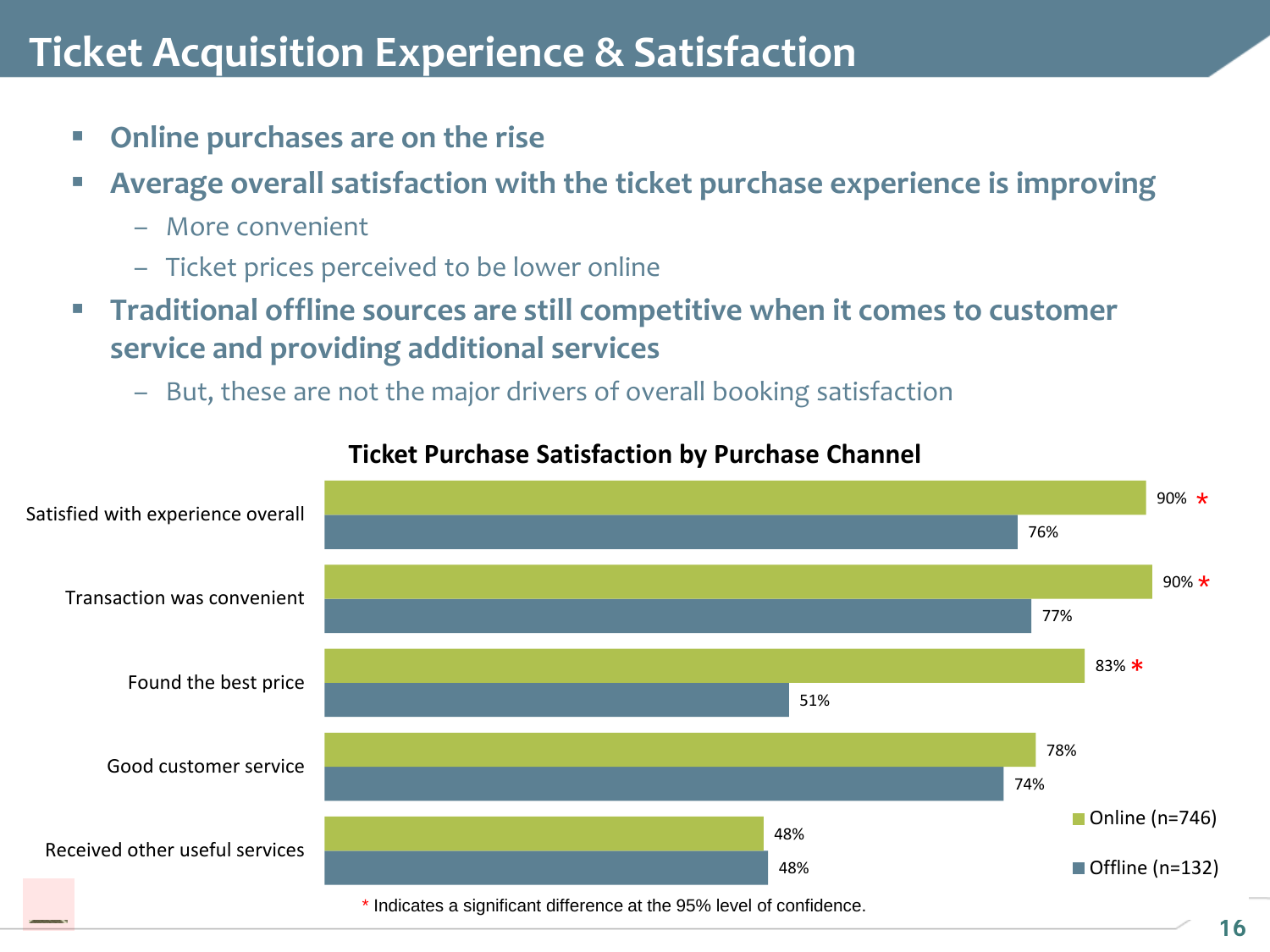# **Ticket Acquisition Experience & Satisfaction**

- **Ordered Logit (Driver Analysis) used to model overall booking satisfaction**
	- Convenience of the transaction is the major driver in overall booking satisfaction on average
	- The areas in which traditional offline sources remain competitive are not the biggest drivers of overall satisfaction
- **This explains why 85% of air travelers purchase their tickets online**



#### **Drivers of Ticket Purchase Satisfaction**

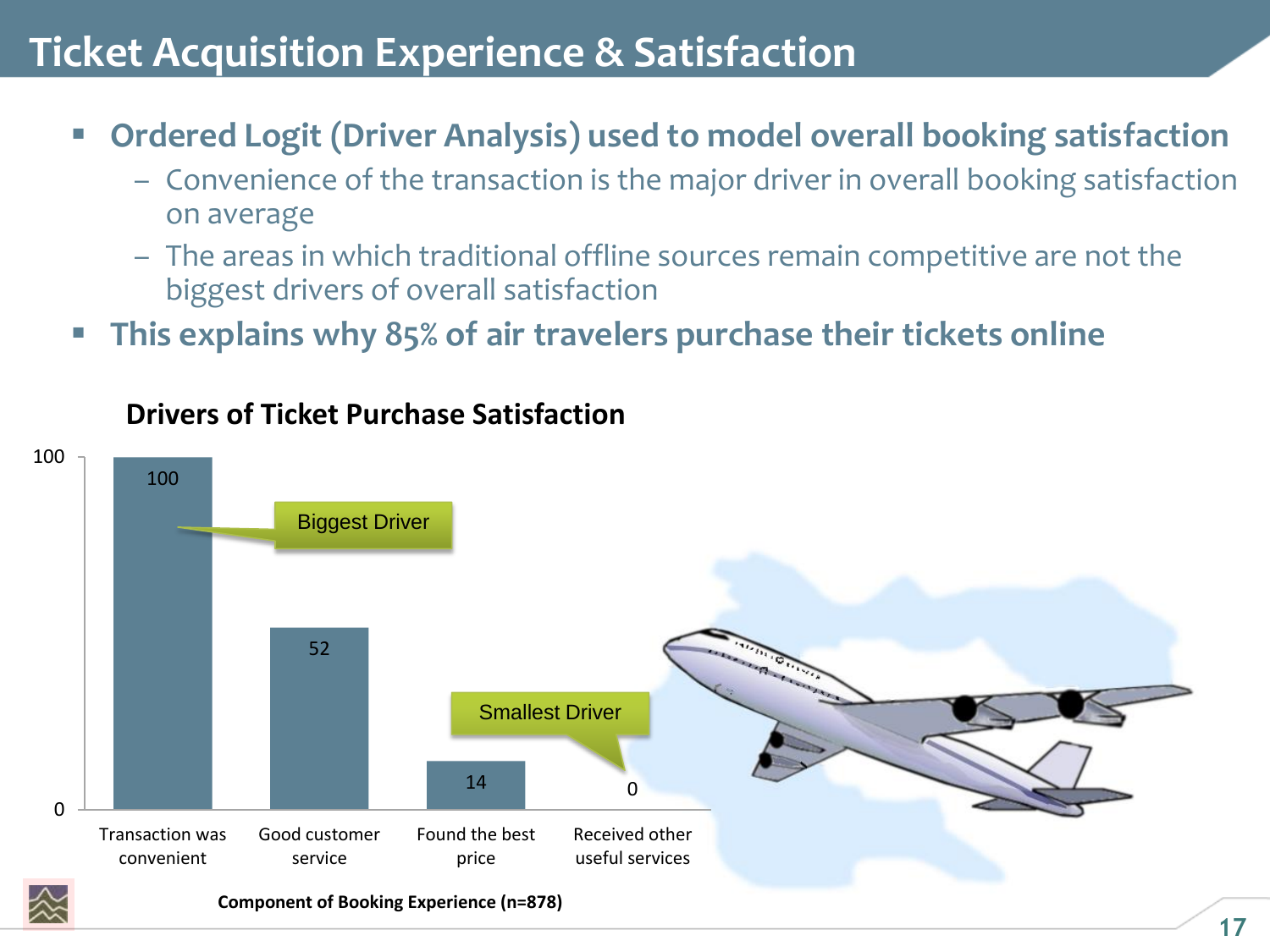# **Flight Experience & Satisfaction**

- On average, 78% of air travelers were satisfied with their flight overall, which is not **significantly different from 2008**
	- Even though many components of flight satisfaction have decreased significantly since 2008
- **Seating space, in-flight food, beverages and entertainment hit the hardest, and are areas for improvement**
- **Deeper segmentation may reveal differences (e.g., Business vs. Leisure)**



#### **Flight Satisfaction by Year (Percent in Agreement)**

In-flight entertainment was good In-flight food and beverages were good The seating was comfortable The fare was reasonable There was adequate overhead bin space In-flight service was good The schedule was convenient and met my needs

Overall, I was satisfied with the flight

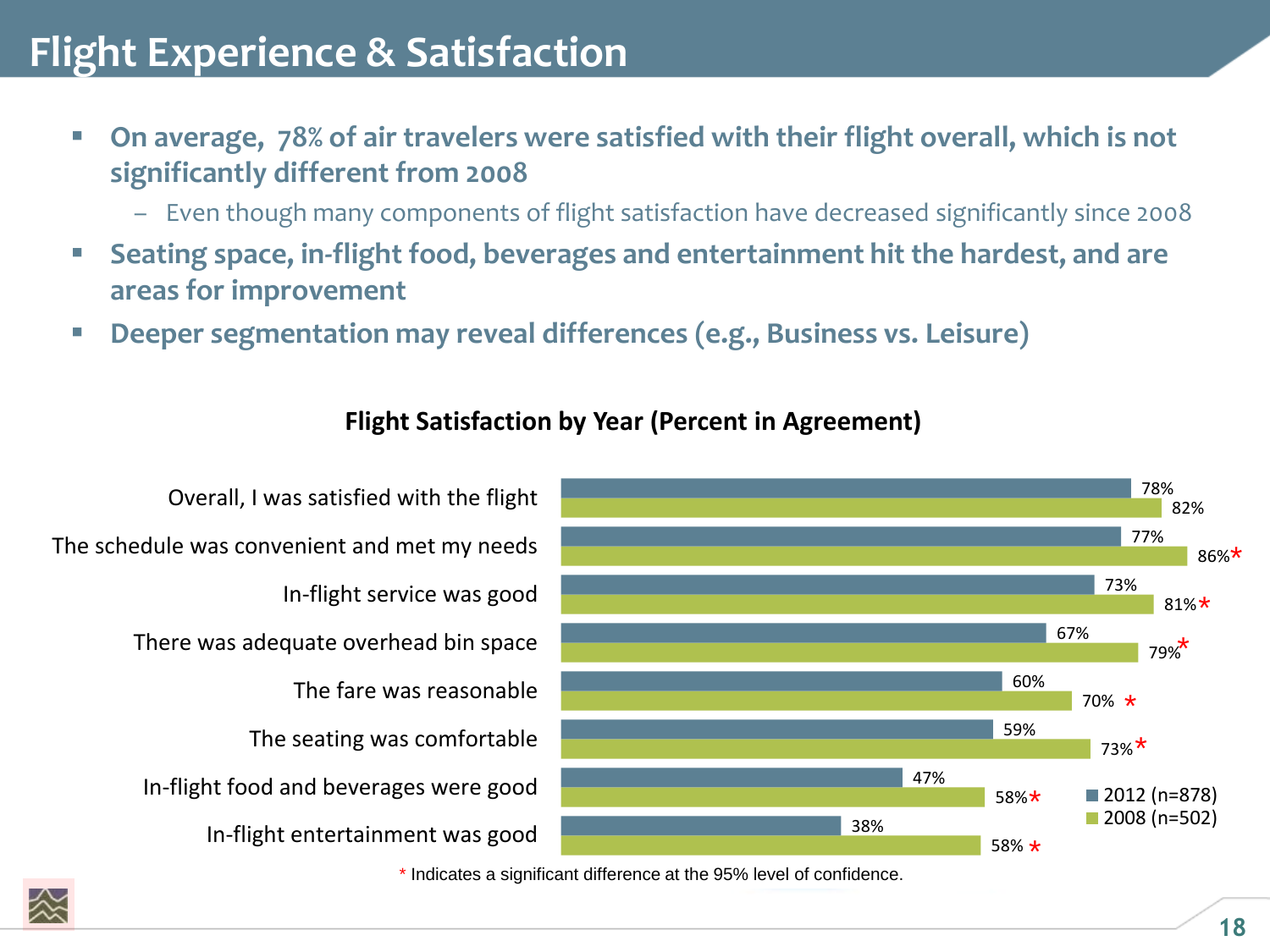### **Flight Experience & Satisfaction**

- **Ordered Logit (Driver Analysis) used to predict overall flight satisfaction**
	- Overall satisfaction did not decrease as much as entertainment and in-flight food quality
	- Because these are not big drivers when it comes to overall flight satisfaction
- **Convenient schedules, fare and in-flight service are the primary drivers of overall flight satisfaction**

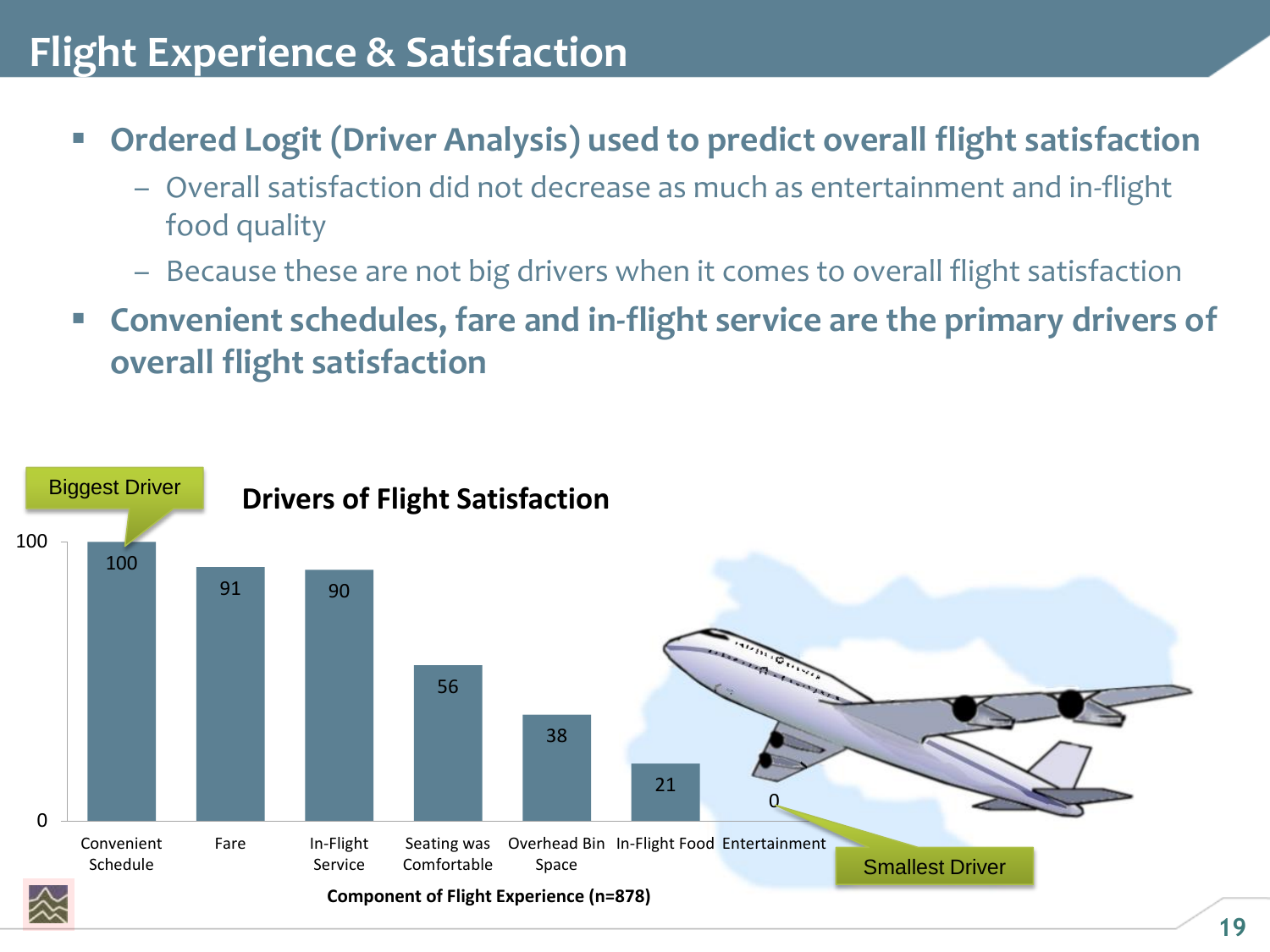

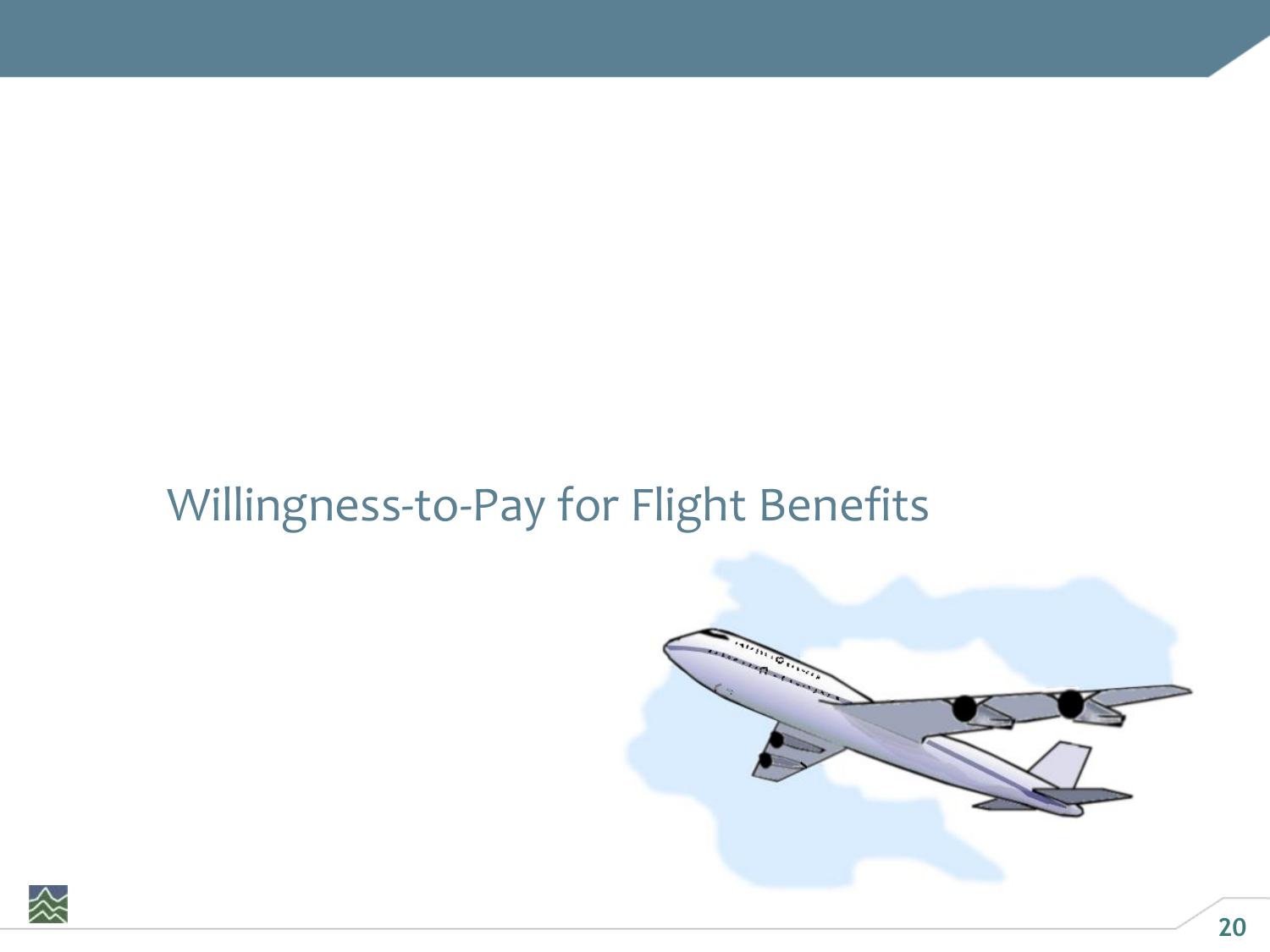- **Figure 1 Traveler values of flight time** 
	- Willingness-to-pay to avoid one hour of travel time
	- Fairly stable over time

|                 | <b>2000</b> | 2001    | 2002    | 2008    | 2012    |
|-----------------|-------------|---------|---------|---------|---------|
| <b>Business</b> | \$76/hr     | \$85/hr | \$93/hr |         | \$85/hr |
| Leisure         | \$36/hr     | \$30/hr | \$30/hr | \$55/hr | \$38/hr |



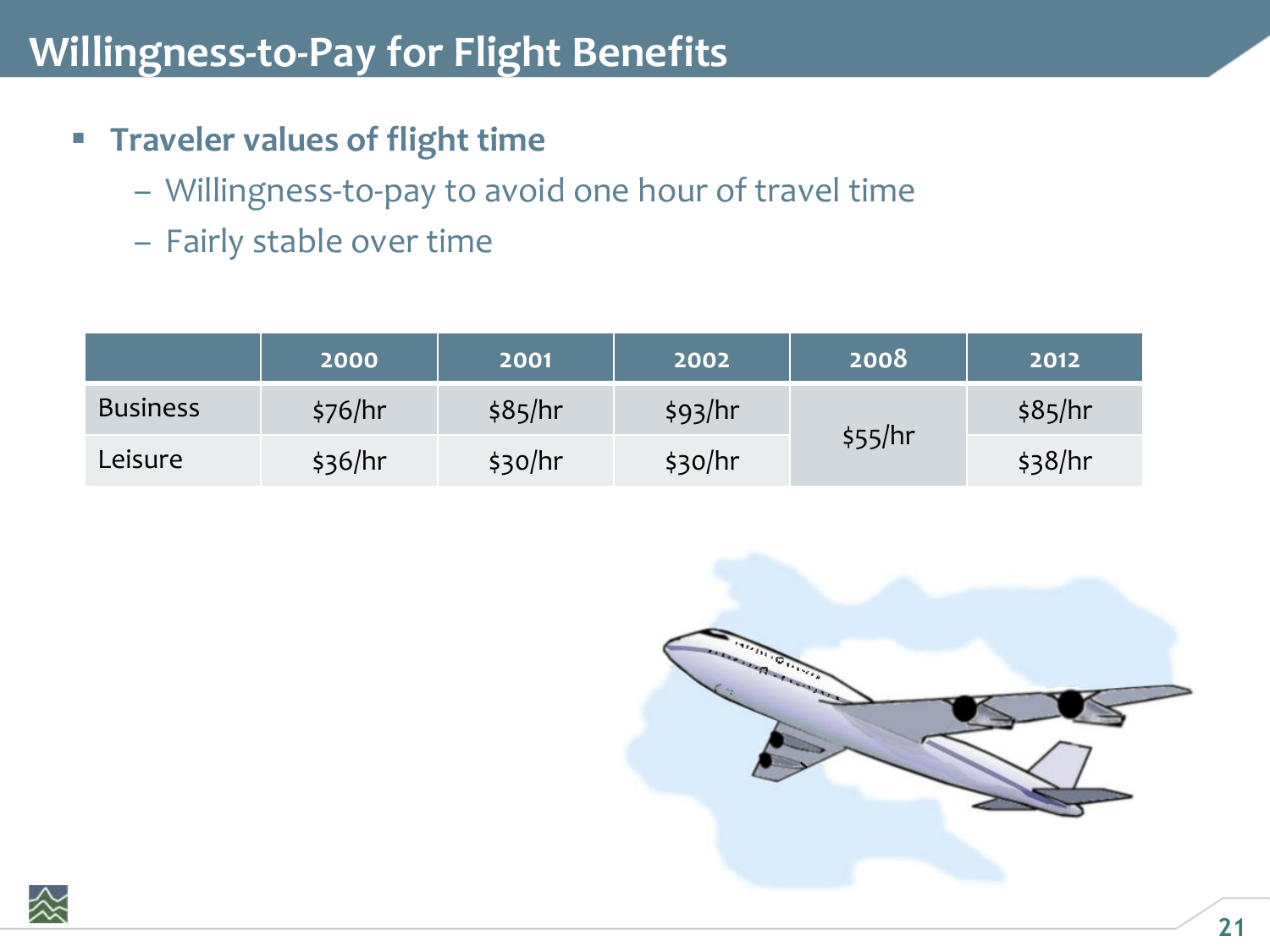**Coupling of the DCA and ACA results allows for the estimation of Willingness-To-Pay (WTP) values for each benefit/attribute tested**

| <b>Benefit/Attribute</b>    | <b>Aggregate</b><br><b>WTP</b> | Leisure<br><b>WTP</b> | <b>Business</b><br><b>WTP</b> |
|-----------------------------|--------------------------------|-----------------------|-------------------------------|
| Flight Time (wide body jet) | \$52/hr                        | \$35/hr               | \$78/hr                       |
| Flight Time (standard jet)  | \$57/hr                        | \$39/hr               | \$84/hr                       |
| Flight Time (regional jet)  | \$71/hr                        | \$53/hr               | \$99/hr                       |
| Flight Time (propeller)     | \$110/hr                       | \$78/hr               | \$160/hr                      |
| <b>Window Seat</b>          | \$19                           | \$15                  | \$26                          |
| Aisle Seat                  | \$18                           | \$15                  | \$24                          |
| Middle Seat                 | \$0                            | \$0                   | \$0                           |
| <b>Extra FF Miles</b>       | 1.2 $\zeta$ /mile              | 1.0 $\zeta$ /mile     | 1.7 $\zeta$ /mile             |
| Flight <75% full            | \$11                           | \$9                   | \$15                          |
| Flight 75%-95% full         | \$8                            | \$6                   | \$10                          |
| Flight >95% full            | \$0                            | \$0                   | \$0                           |

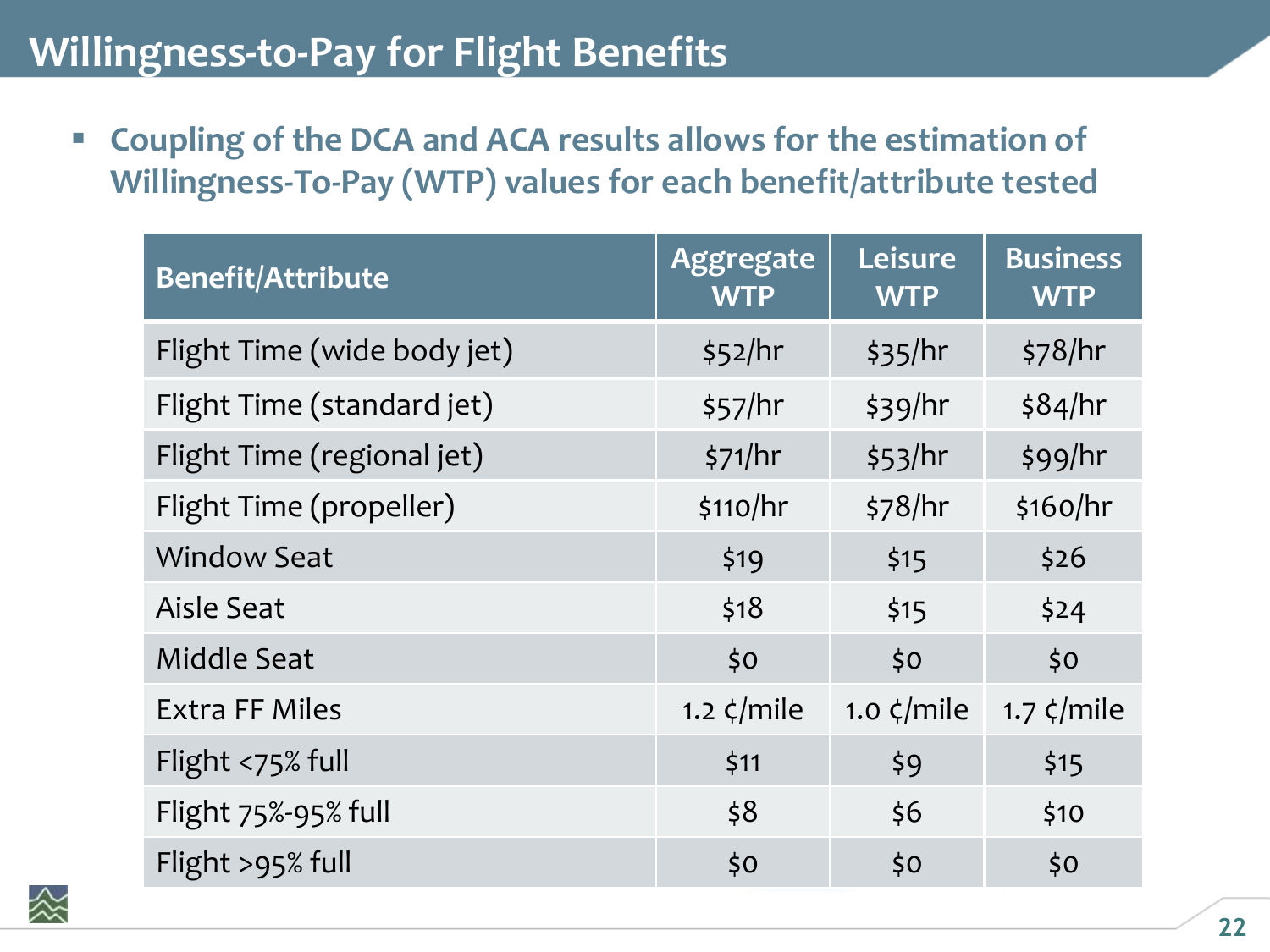#### **WTP for the window seat (over the middle seat)**

- Nearly all air travelers (92%) prefer the window seat over the middle seat
- WTP values distributed about a median of \$18
- Unbundling the seating location from the fare could increase revenue and comfort satisfaction scores



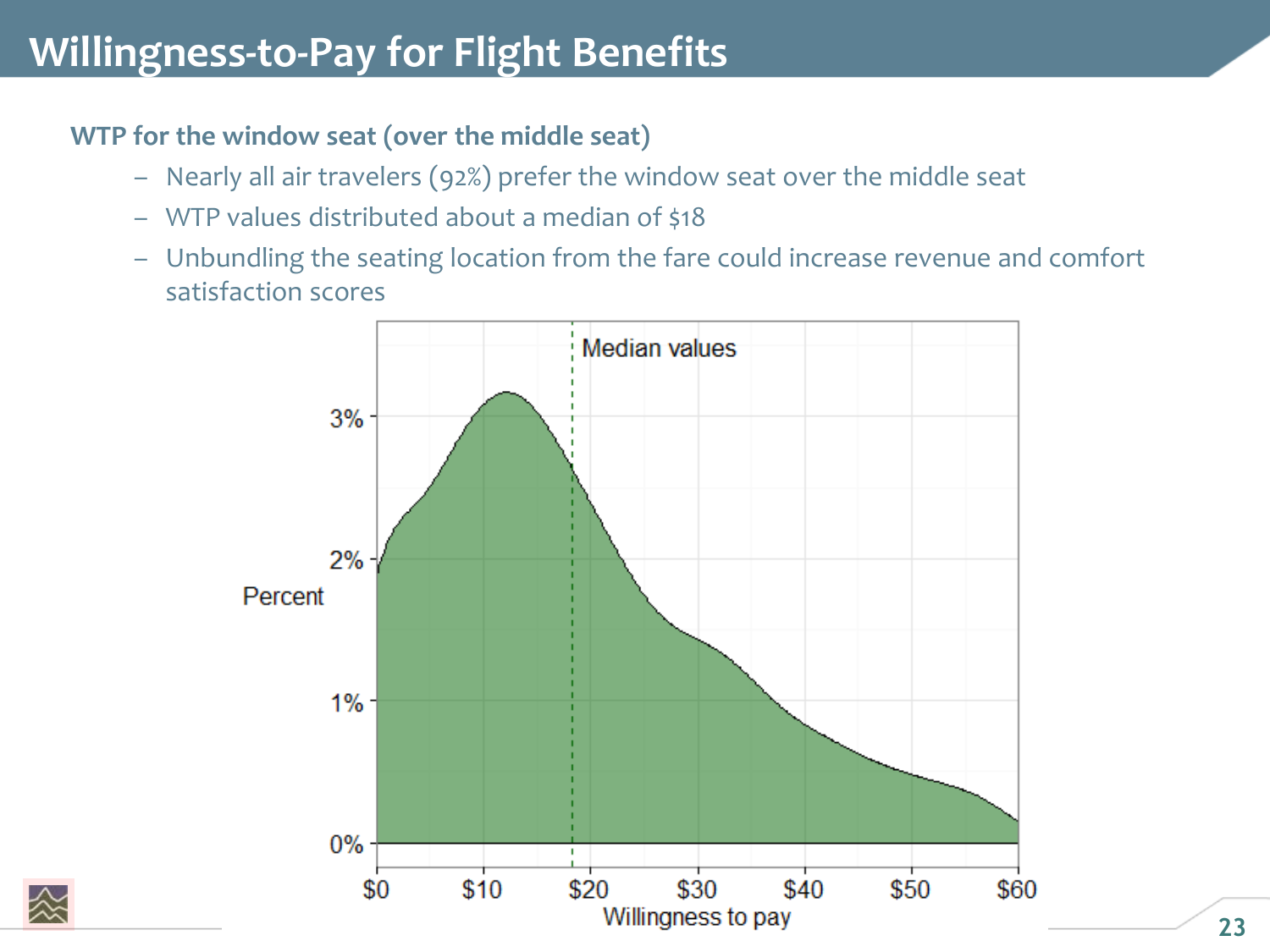#### **WTP for the window and aisle seat (over the middle seat)**

- On average, the window seat is slightly more desirable than the aisle seat, worth \$19 and \$18 respectively
- Business travelers on average prefer the window seat, and leisure travelers value the two seats about the same



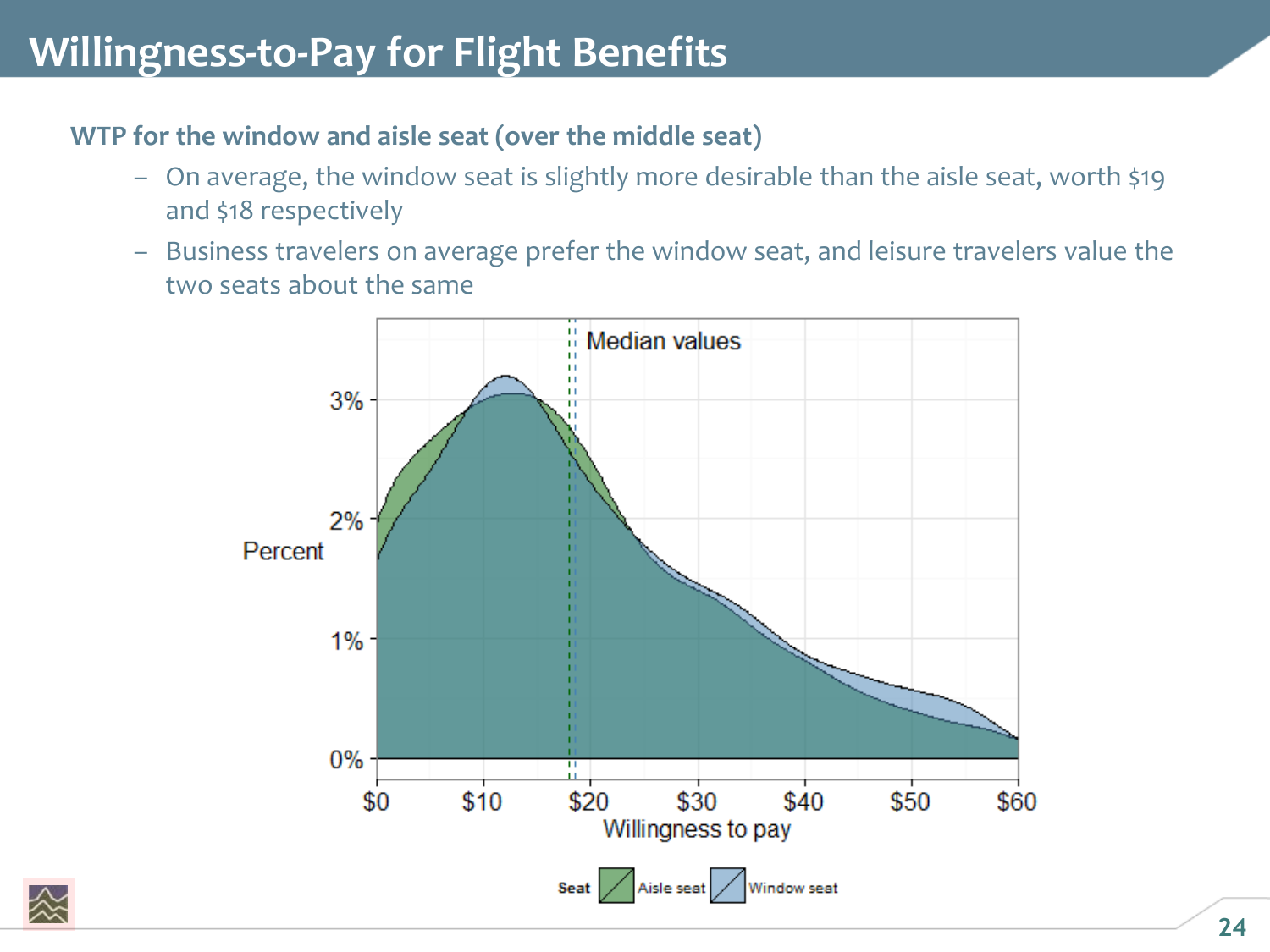**WTP for the window (over the middle seat)**

– Business vs. Leisure travelers



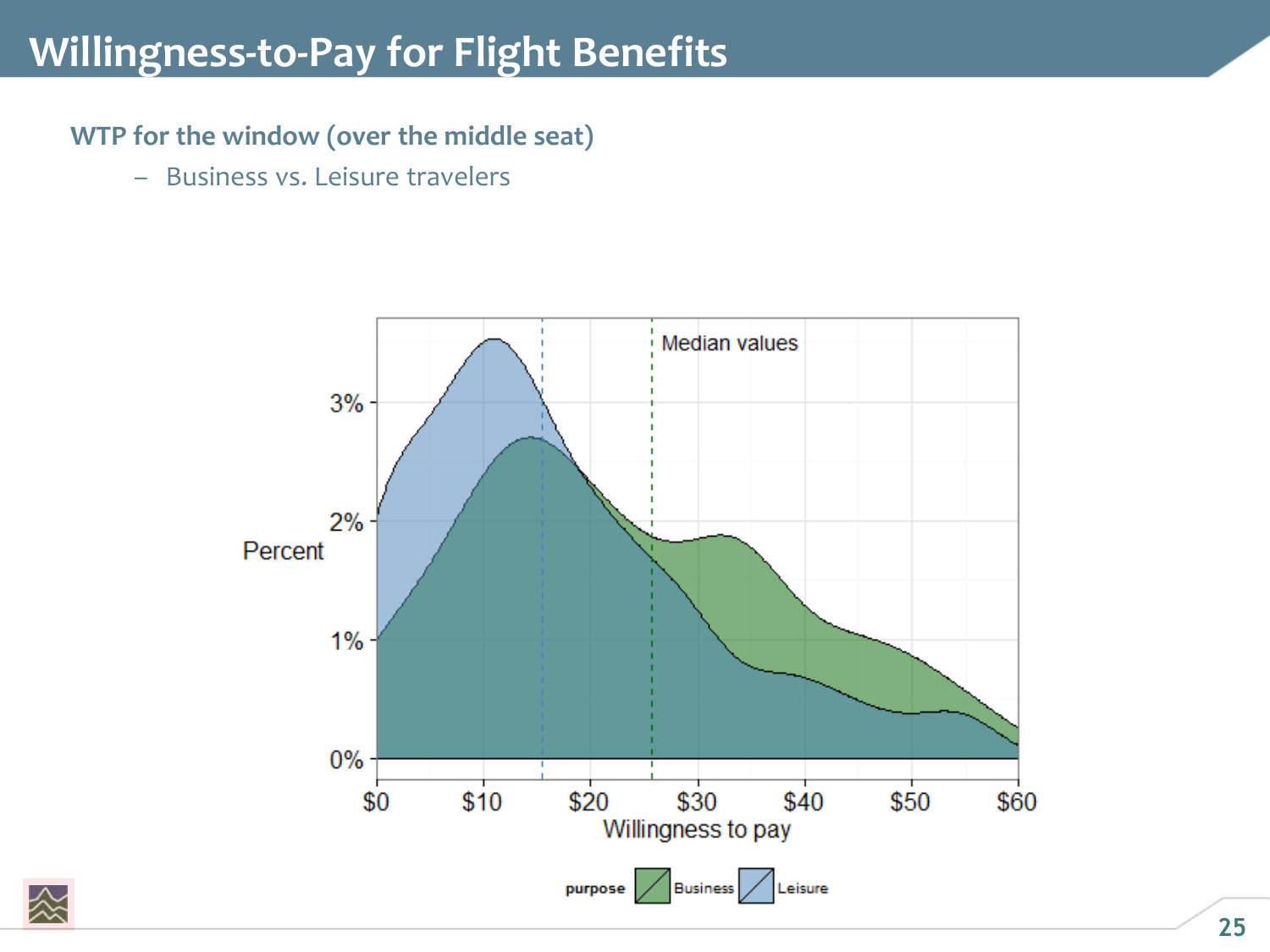**WTP for a flight that is 75%-95% full (versus 95%+)**



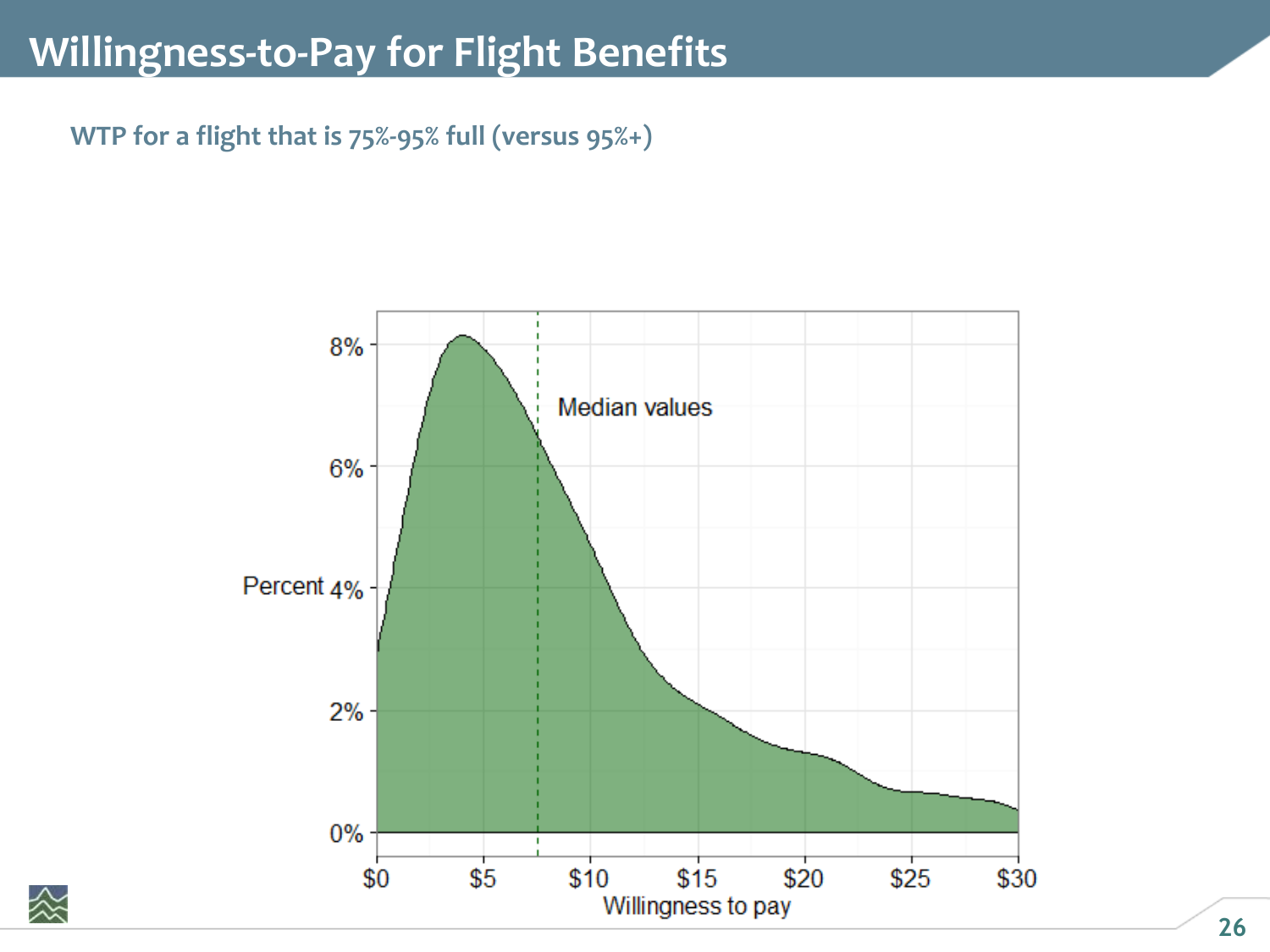**WTP for a flight that is less than 75% full or 75%-95% full (versus 95%+)**



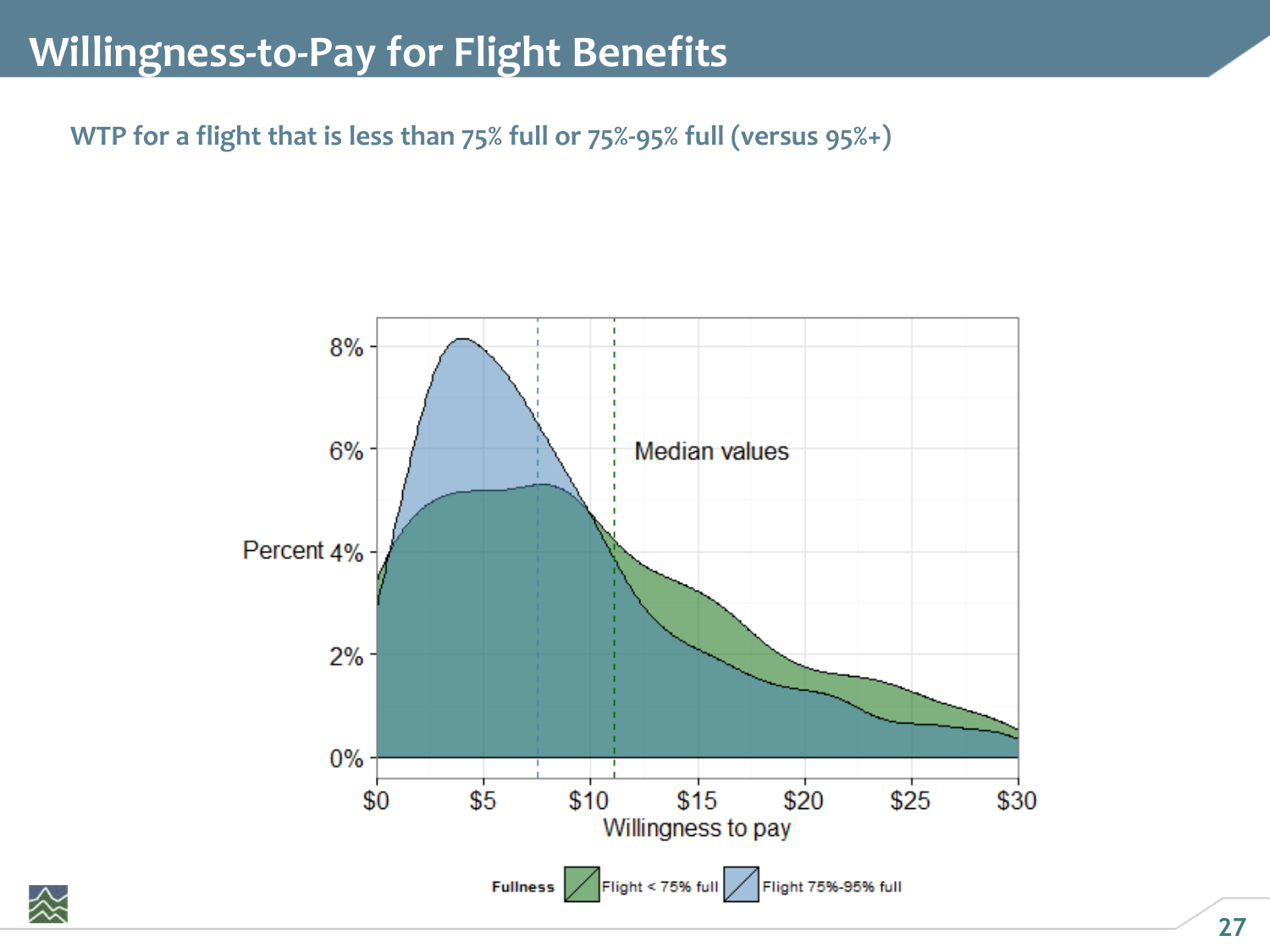### **Future Work**

### **Airport Cooperative Research Program (ACRP) 03-19**

*Passenger Value of Time, Benefit-Cost Analysis, and Airport Capital Investment Decisions*

- Will quantify air travelers' values of time for various stages of an air trip
- What is the relative importance of time savings through security versus time to get to the gate versus in-flight time, etc.?
- Monetize reliability and on-time performance
- RSG leading the quantitative research, in collaboration with Stephane Hess and Ken Small

#### **Planning underway for the 2013/2014 Air Passenger Study**

– Input welcome!



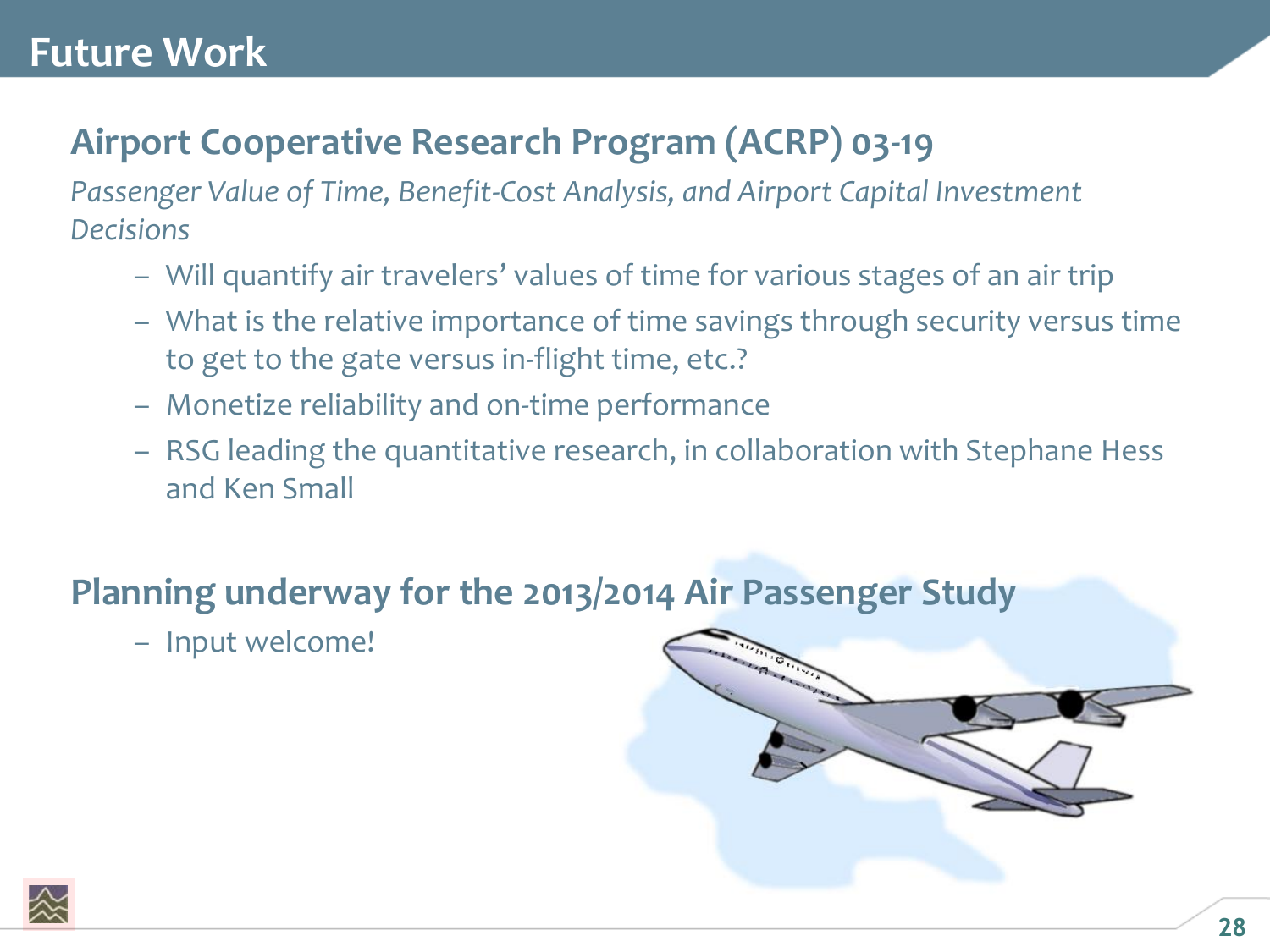# **Questions?**



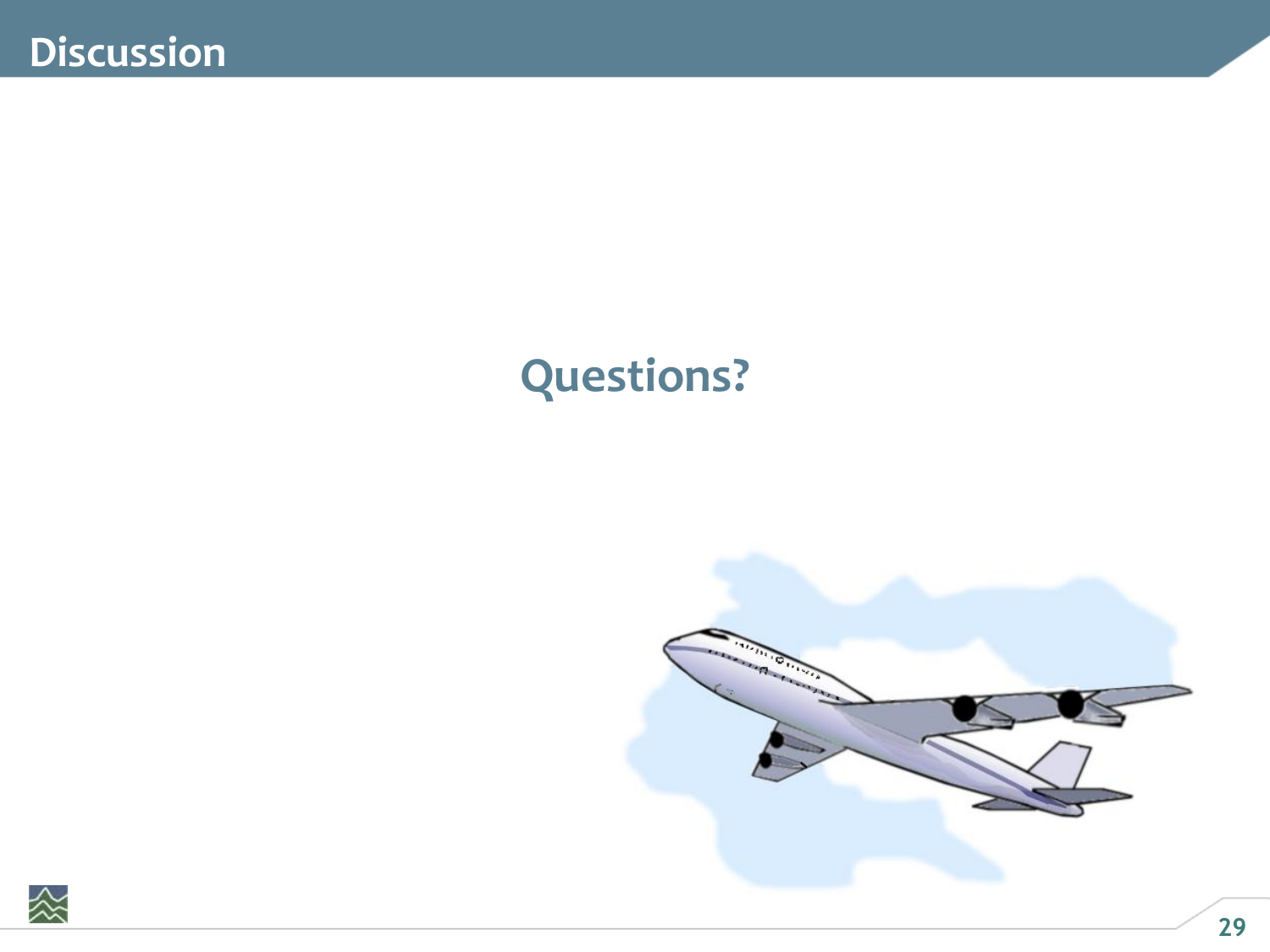#### **Contact**

**Dan Weinstein** [dan.weinstein@rsginc.com](mailto:Dan.weinstein@rsginc.com) (802) 295-4999

**Jeff Keller** [jeff.keller@rsginc.com](mailto:Jeff.keller@rsginc.com) (802) 383-0118

**Jeff Dumont** [jeff.dumont@rsginc.com](mailto:Dan.weinstein@rsginc.com) (802) 295-4999

**Stacey Falzarano** [stacey.falzarano@rsginc.com](mailto:Jeff.keller@rsginc.com) (802) 295-4999



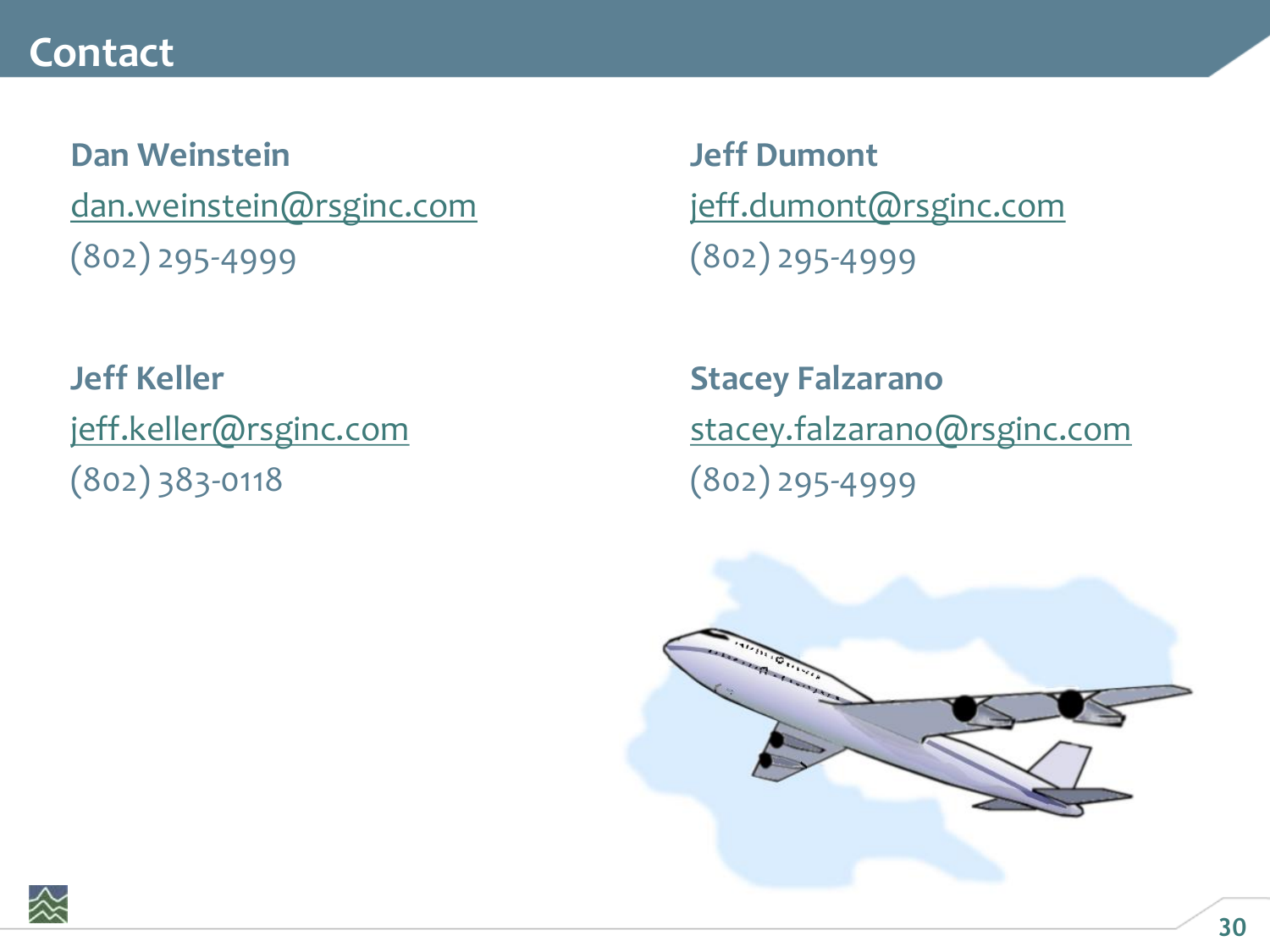#### **Airline**

- **1. Most preferred airline**
- **2. Second most preferred airline**
- **3. Third most preferred airline**
- **4. Least preferred airline**

#### **Seating Assignment**

- **1. Seating assigned at time of reservation**
- **2. Seating assigned on arrival at gate**
- **3. Open seating – board in order of arrival at gate**

#### **Wi-Fi Enabled Flight**

- **1. Wi-Fi is available**
- **2. Wi-Fi is not available**

#### **Food On-Board**

- **1. Beverage and superior airline meal included with fare**
- **2. Beverage and standard airline meal included with fare**
- **3. Beverage and snack included with fare**
- **4. Beverage included with fare**

#### **ACA Benefits Tested**

#### **Extra-Legroom**

- **1. Additional 5 inches of legroom**
- **2. Standard legroom**

#### **Aircraft Age**

- **1. Aircraft is less than 5 years old**
- **2. Aircraft is 5-15 years old**
- **3. Aircraft is greater than 15 years old**

#### **Over-Sized Windows**

- **1. Aircraft windows are a normal size**
- **2. Aircraft windows are over-sized**

#### **Preferred Seat Location**

- **1. Aisle seat**
- **2. Middle seat**
- **3. Window seat**

#### **Reservation System**

- **1. Purchase ticket online from a site other than the airline's**
- **2. Purchase ticket online using the airline's website**
- **3. Purchase ticket directly from the airline by telephone or in person**
- **4. Purchase ticket through a travel agent**

#### **Class of Service**

- **1. Seat width and spacing equivalent to a first class seat**
- **2. Seat width equivalent to a regular coach seat but increased spacing between seats**
- **3. Seat width and spacing equivalent to a regular coach seat**

#### **AC Power Ports**

- **1. AC power ports available at your seat**
- **2. AC power ports are not available**

#### **Flight "Fullness"**

- **1. Flight is less than 75% full**
- **2. Flight is between 75% and 95% full**
- **3. Flight is more than 95% full**

#### **Potential to Upgrade**

- **1. Seat upgrade is available**
- **2. Seat upgrade is not available**

#### **Frequent Flyer Award**

- **1. 1,000 extra Frequent Flyer miles**
- **2. 500 extra Frequent Flyer miles**
- **3. Normal Frequent Flyer miles**

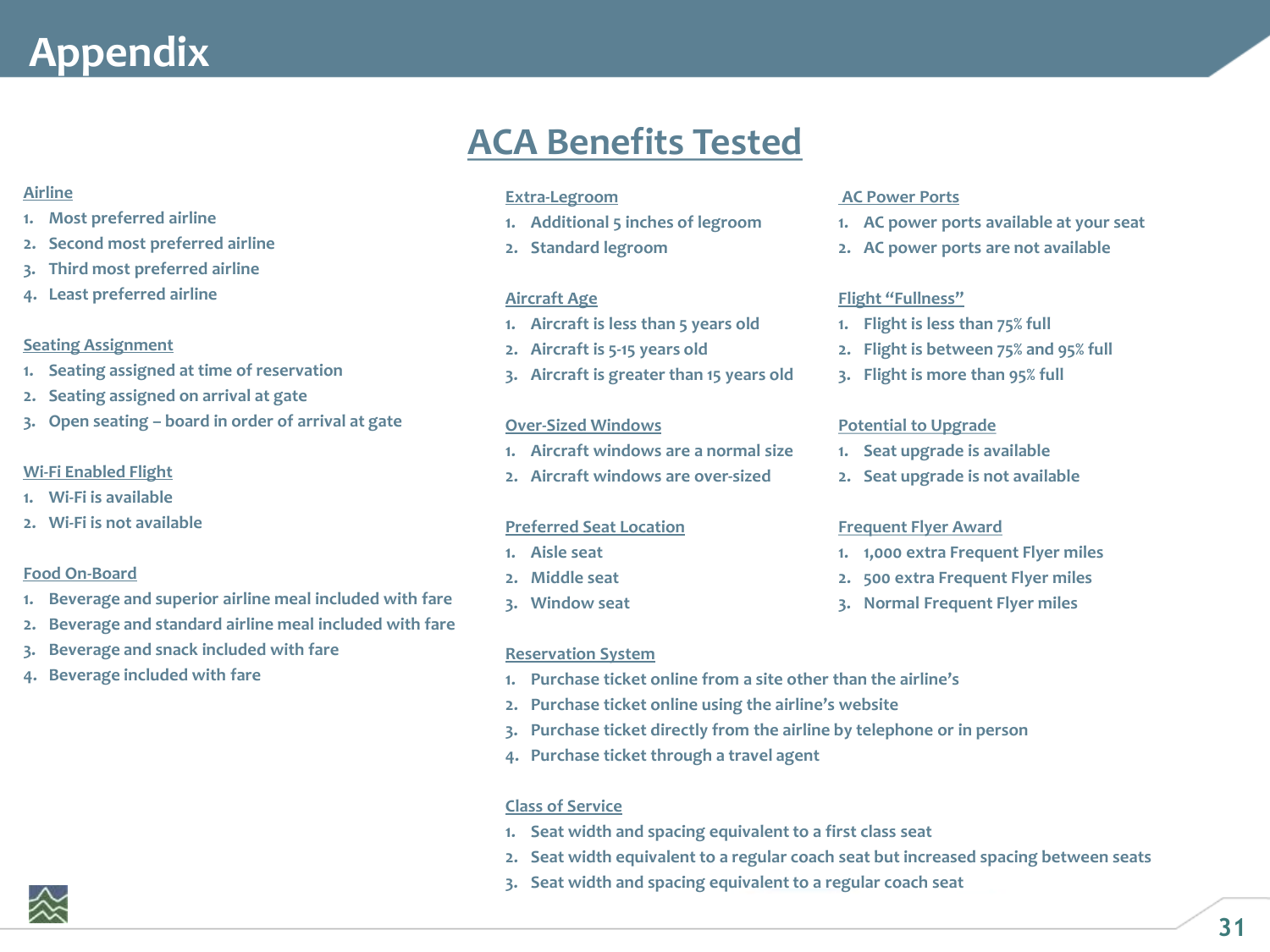#### **Wi-Fi and Satisfaction**

- **Wi-Fi is an in-flight service may improve flight satisfaction**
- **Respondents on flights where Wi-Fi was available were significantly more satisfied with their flight overall – even if they didn't use it!**

| Wi-Fi Available | Wi-Fi Not Available <sup>"</sup> |
|-----------------|----------------------------------|
| $84\%$          | 74%                              |
| $(n=376)$       | $(n=502)$                        |







\* Indicates a significant difference at the 95% level of confidence.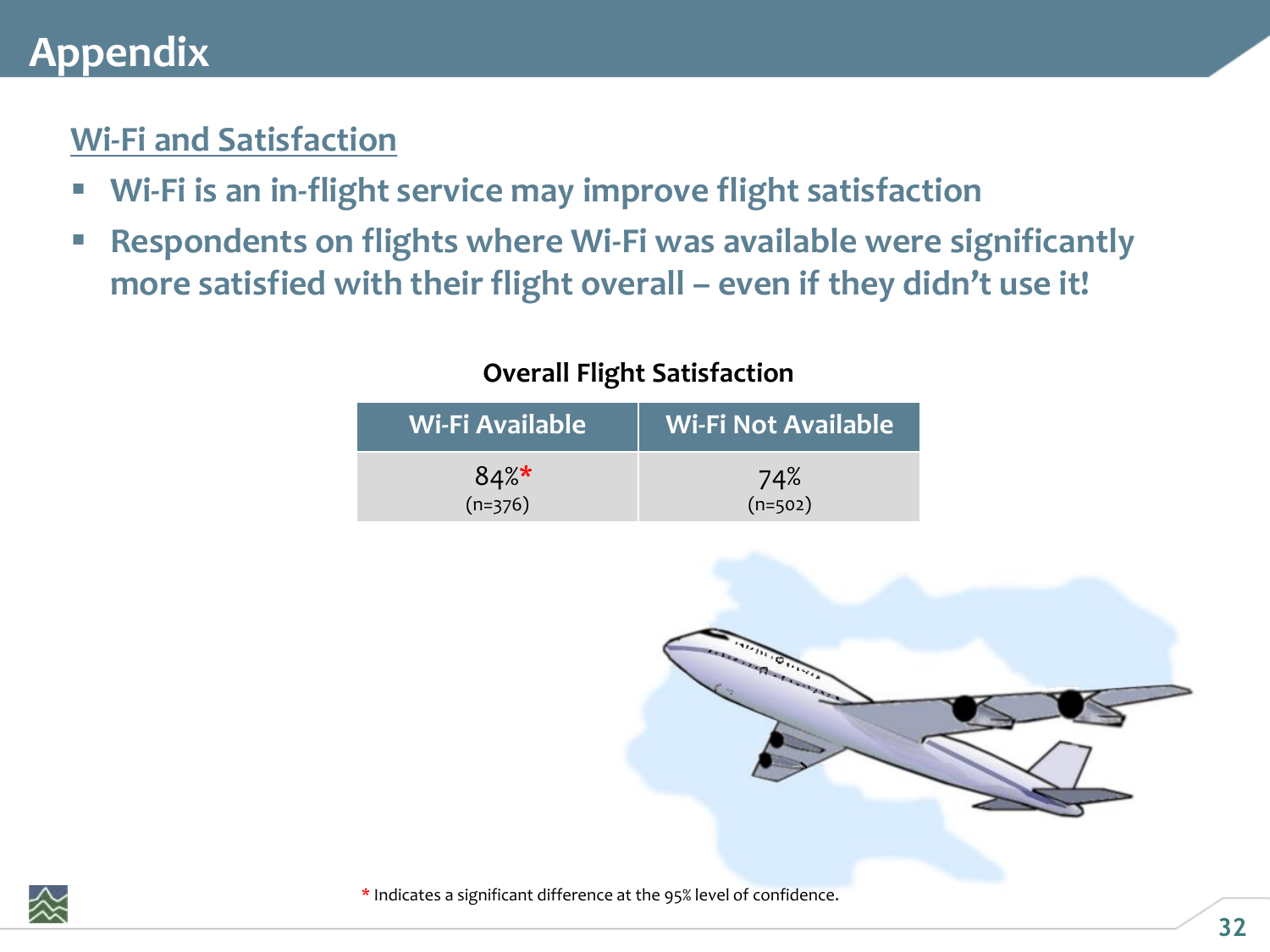#### **Modeling Approach**

- Flight information used to build a reference trip (RP)
- Discrete choice scenarios (DCA) built from the RP trip to trade-off alternative flight options on:
	- Travel Time
	- Cost
	- Airline
- On-time performance
- Number of connections
- Aircraft type
- Departure/Arrival Time
	- Etc.
- Adaptive conjoint exercise (ACA) to trade-off a variety of flight benefits such as:
	- Legroom
	- Class of Service
	- Airline
	- Flight fullness
- Wi-Fi • Meals
- Bonus FF Miles
- 
- Etc.
- Knowing Cost relative to Airline from the DCA, and Airline relative to the flight benefits from the ACA, we can estimate willingness-to-pay (WTP) values for each benefit for each respondent

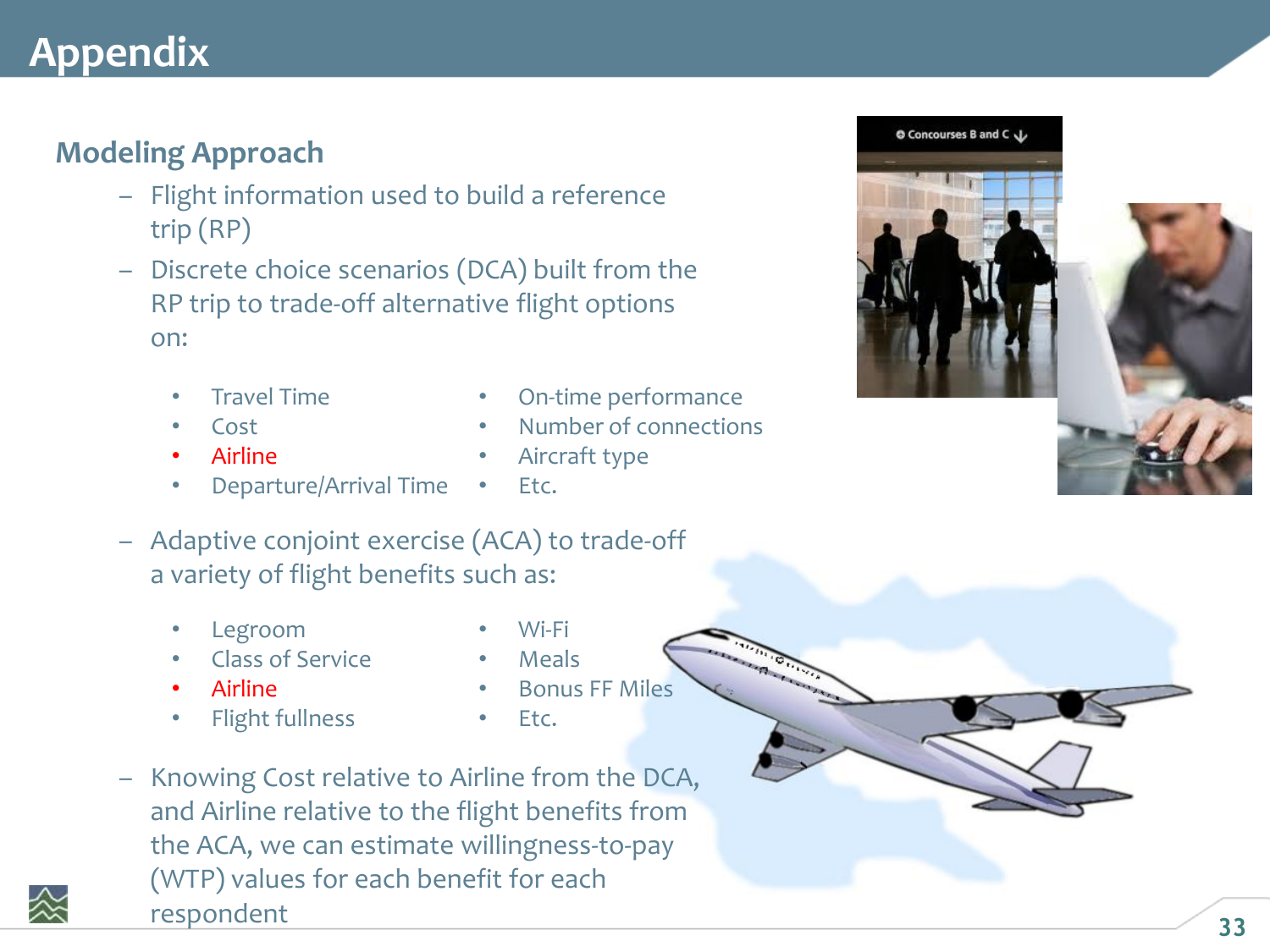#### **Discrete Choice Exercises**

- Based on the reported air trip
- Utilized a database of airlines, airports, latitudes/longitudes, time zones, etc. to generate realistic experiments

Which of these two alternatives would you have preferred on your trip from the General Edward Lawrence Logan International Airport (BOS) to the Los Angeles International Airport (LAX)?

|                            | <b>Option A</b>                  | <b>Option B</b>                  |
|----------------------------|----------------------------------|----------------------------------|
| Airline                    | Delta Airlines                   | <b>United Airlines</b>           |
| Aircraft Type              | Standard Jet                     | Widebody Jet                     |
| Flight Departure Time      | 9:15 AM Eastern Time             | 7:20 AM Eastern Time             |
| Number of Connections      | Direct flight                    | 1 connection                     |
| <b>Total Travel Time</b>   | 8 hours and 15 minutes           | 9 hours and 10 minutes           |
| <b>Flight Arrival Time</b> | 2:30 PM Pacific Time             | 1:30 PM Pacific Time             |
| On-Time Performance        | 60% of these flights are on time | 70% of these flights are on time |
| One-Way Fare               | \$180                            | \$315                            |
| Select one:                |                                  |                                  |

Note: Flight information may change from screen to screen.



(Question 6 of 8)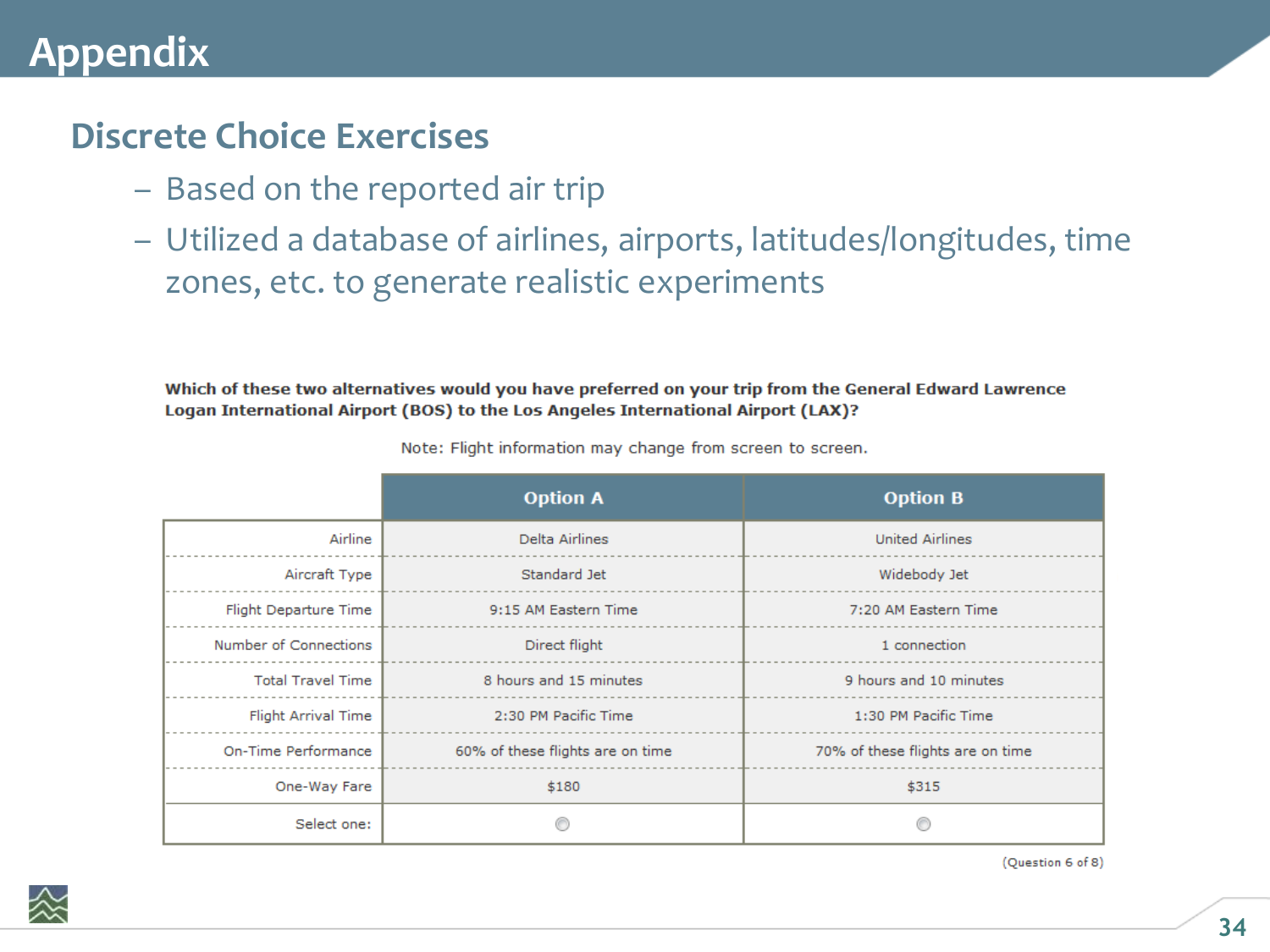#### **Adaptive Conjoint Exercises**

- Respondents first ranked and rated a variety of flight benefits
- Then traded-off sets of benefits
- Full list of tested benefits available in the Appendix

#### Which option would you prefer for the trip that you made?

Assume all else about the trip is equal.

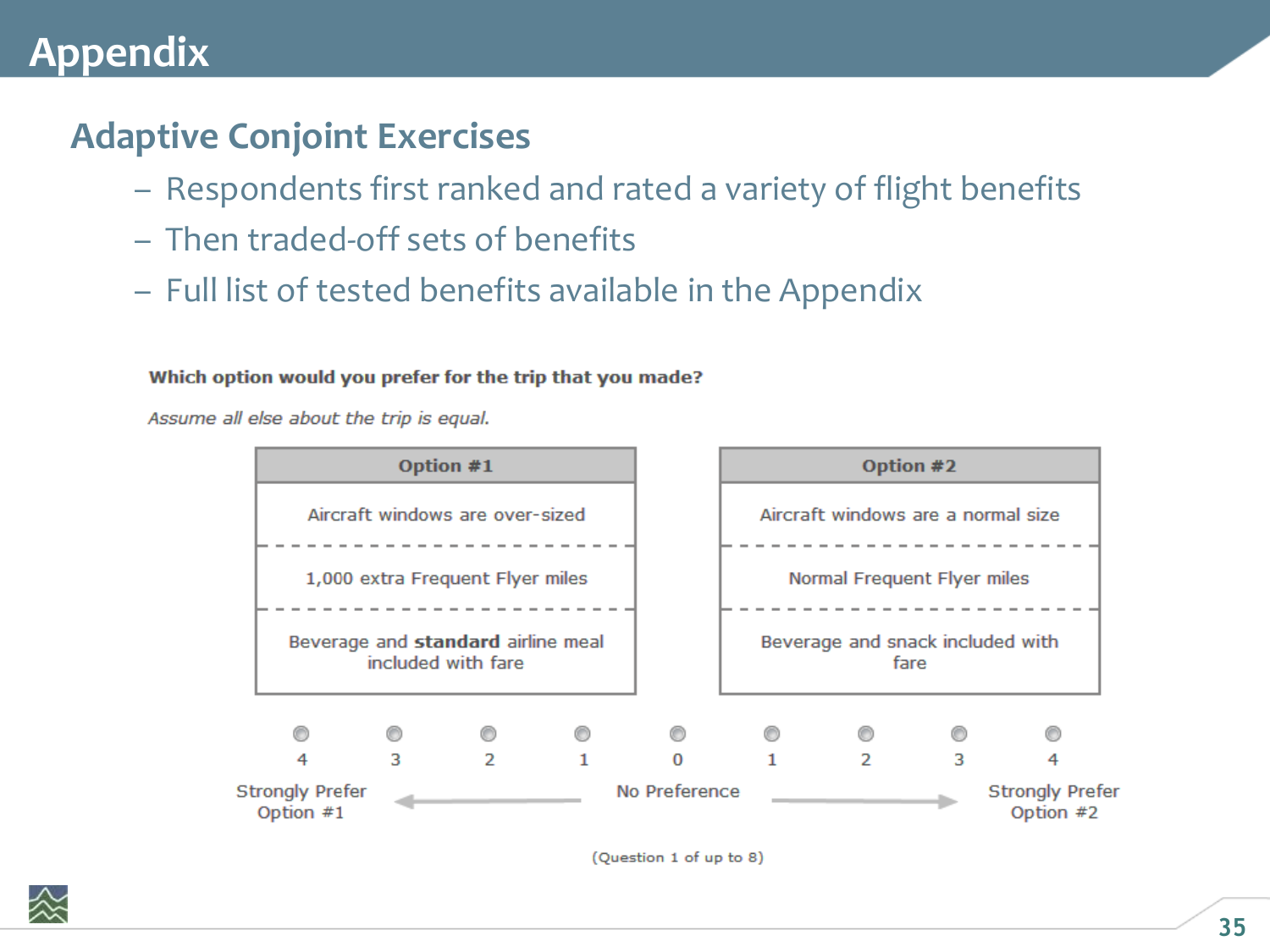- **28% of ticket purchases were made using a travel website, with Expedia leading the pack in 2008 and 2012**
- **Expedia, Priceline, Kayak and Hotwire taking more share of the online ticket market since 2008**
	- Largely, at the expense of Travelocity, Orbitz and CheapTickets

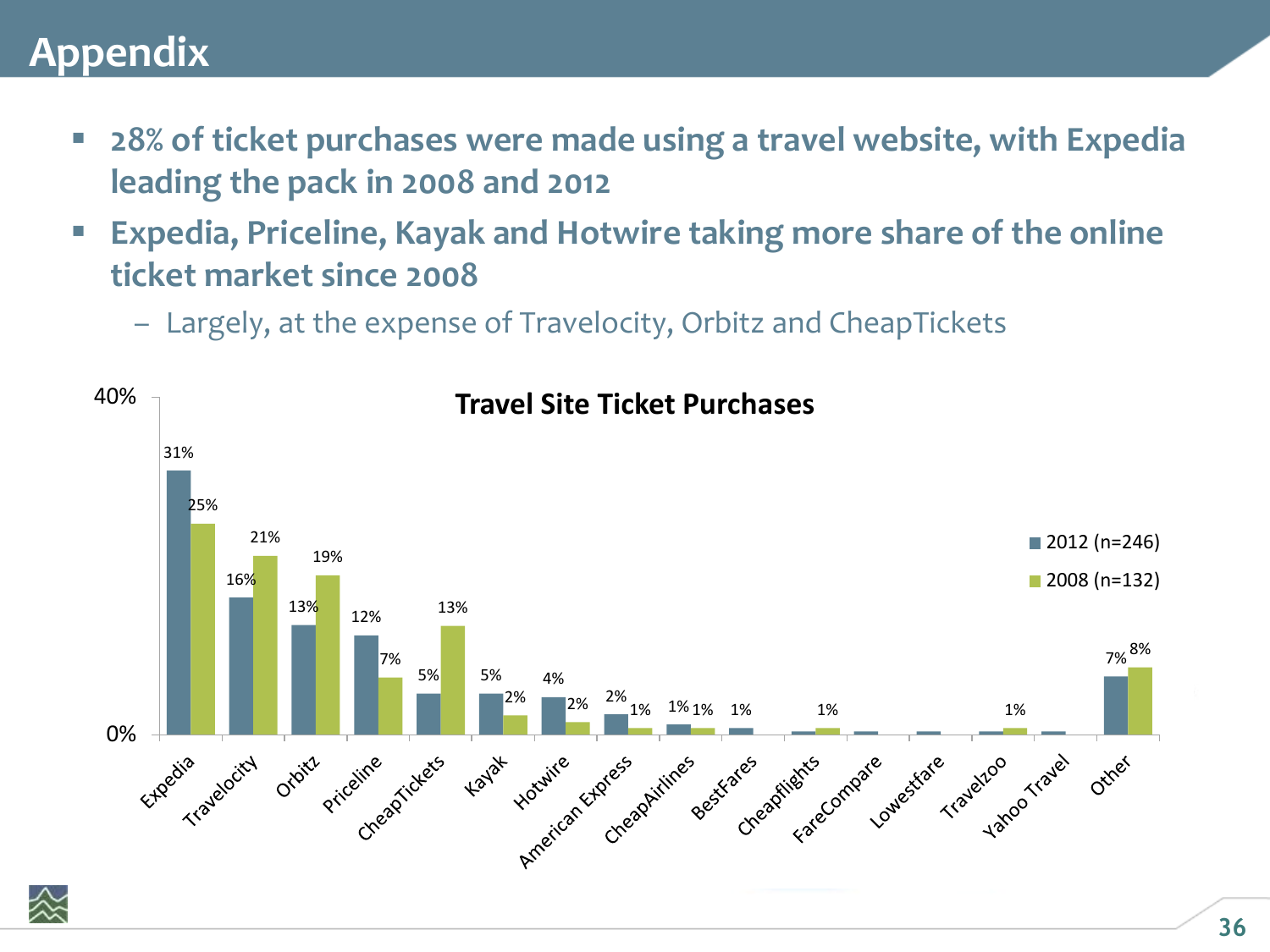#### **WTP for the window and aisle seat (over the middle seat)**

– Business travelers